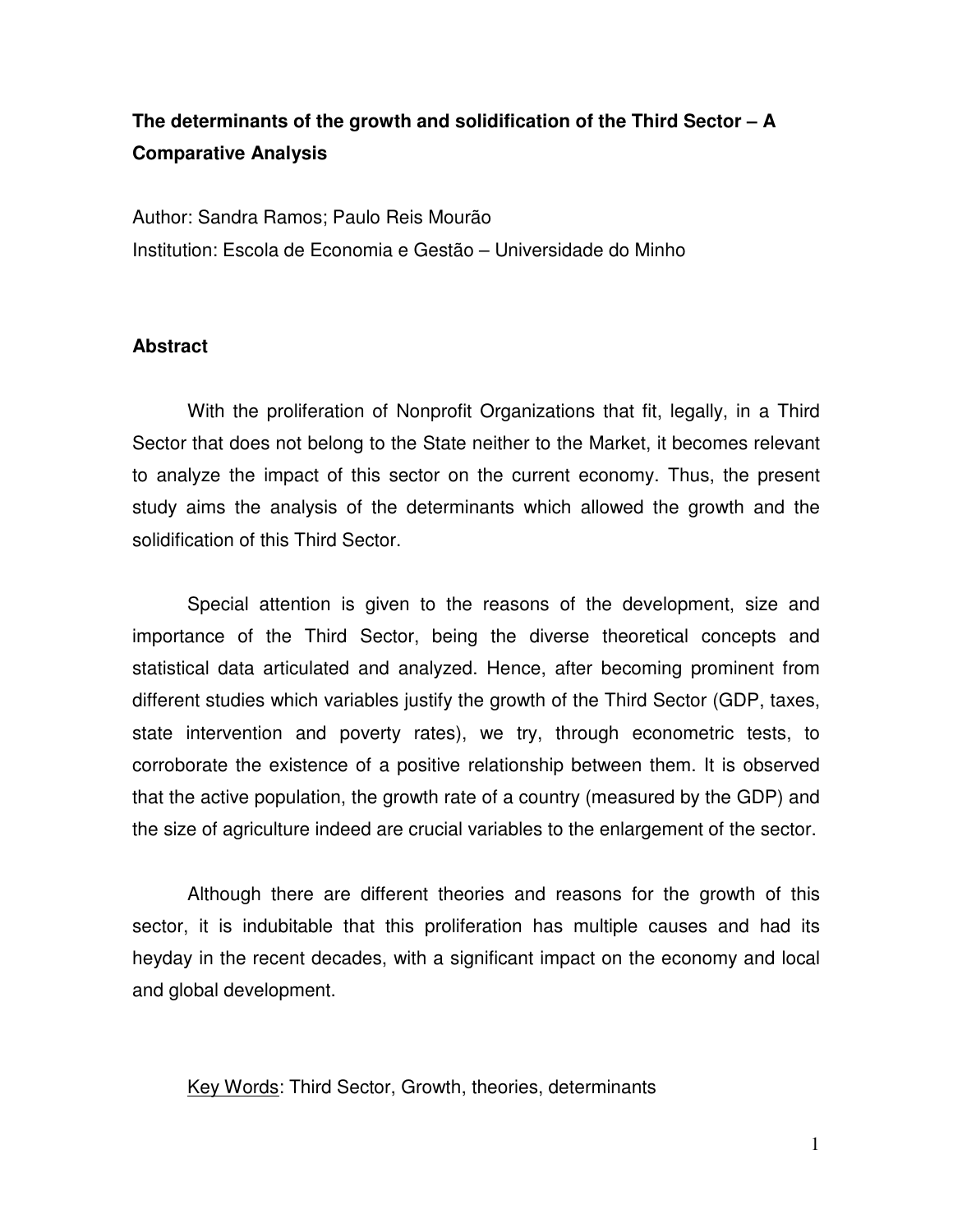#### **Introduction**

The Third Sector, as a part of the economy of a country, has been gaining importance and visibility among the various characters of the European economic and political scenarios. As Fenger (2002) refers, the scientific and politic community have given attention to the non-profit sector as a model of governance in the Welfare-State.

 Authors' most recent analysis focus, most of all, the relevance and evolution that this sector has known, in what considers its importance in the economy, namely, through the production and distribution of services, in the creation and maintenance of jobs. Considering this, Anheier (2002) stresses that we should look to the Third Sector as a main strategy in a context of fundamental developments which we have noticed in the European society. In the decades of 80 and 90, such authors like Weisbrod (1998) quoted in Pevcin (2012) as well as Salamon and Anheier (1996a) stressed in their analysis about the Third Sector the microeconomic aspects, having as a main worry to understand the origin of this sector.

 Reis (2003) refers that the Third Sector shows, nowadays, a significant importance, not only due to its qualitative expression but also because of its structuring character and its role in the economic and social life.

 Although this sector is knowing a gradual growth, its concept continues to cause some doubts in the scientific and academic circuits, being essential to promote his affirmation in political and social sciences. This multi-definition comes from the fact of embracing "*an heterogenic and diffuse social reality"* (Quintão, 2004:28). Besides the wideness of the definition of the Third Sector being huge, his action field is, equally wide, not allowing a conceptual clarity and varying according to the *development and recognition, from country to country, due to economic, historical, political, social and cultural factors"* (Ramos, 2011:83).

 In the reviewed literature about the Third Sector, emerge different explicative theories about the development and its impact in the society and its benefit to the global economy of a country. Because of that, will be also a goal of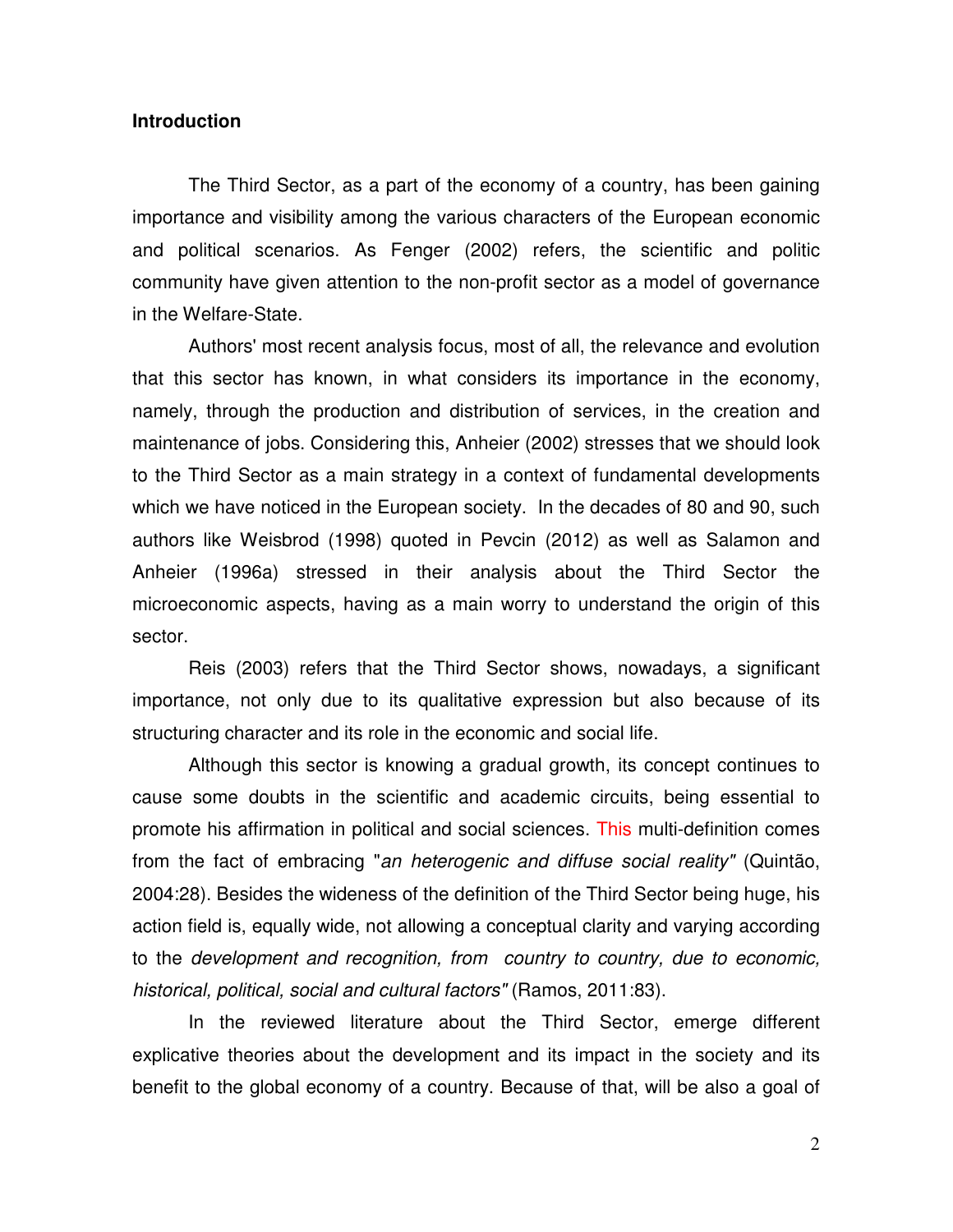this study to define determinants which justify this growth and, most of all, which explain the variability of the importance of the Third Sector in the different countries. We can state that doesn't exist only one cause to the growth of a so heterogenic sector as this one, thus we shall consider a diversified range of demographic, social, political and economic characteristics.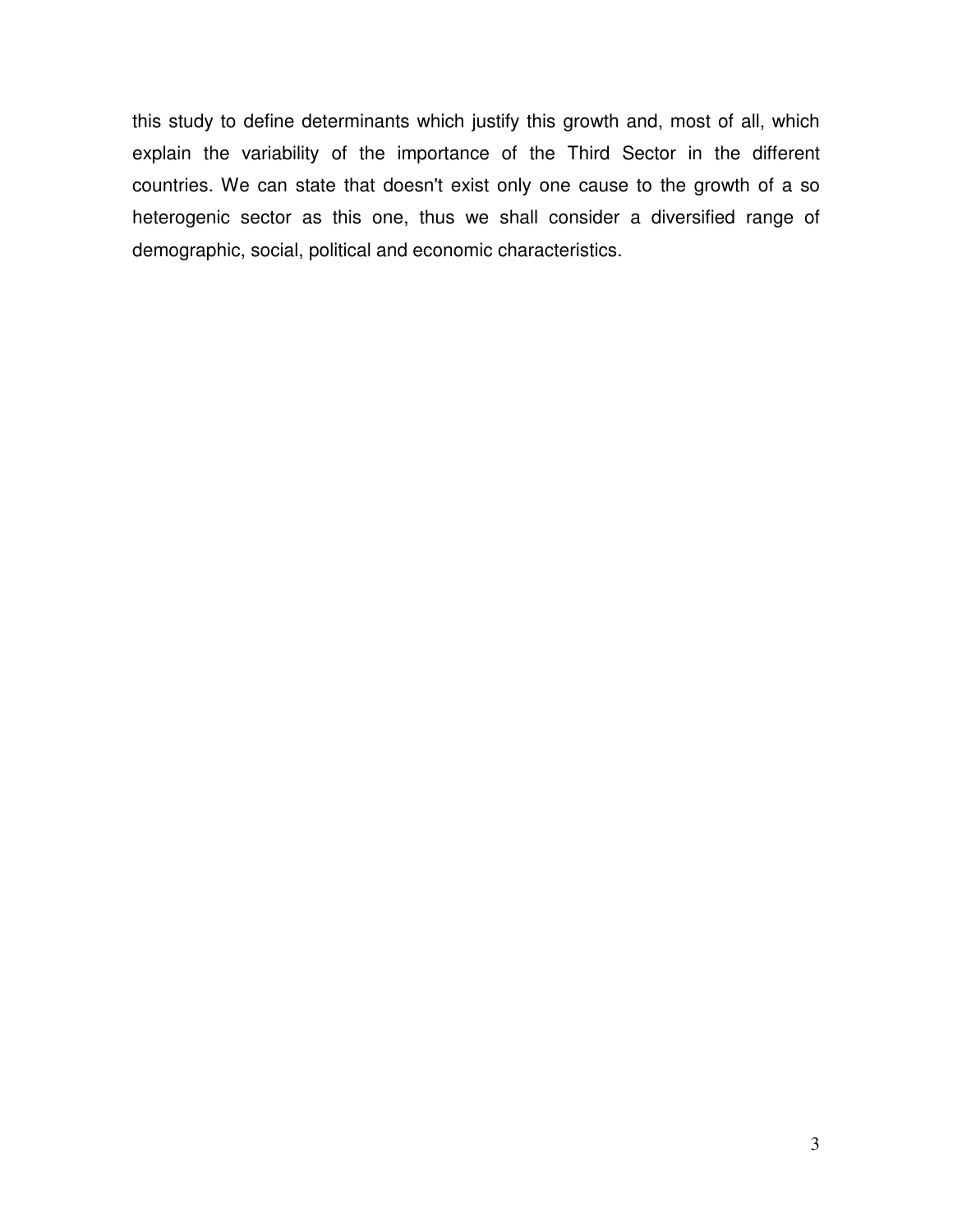## **The third sector and the Welfare State models**

 In the ambit of the EU the Third Sector isn't uniform, where at Archambault (2009) preferred to aggregate in five clusters the various countries. These clusters are based in the organization of the civil society and according to the political, social and economic context of each country. Archambault (2009) resorted to statistic data present in the study of John Hopkins Comparative Nonprofit Sector Project  $(CNP)^1$  to aggregate countries. The theoretical approach of the clusters is centred in the three types of Welfare State which Esping-Andersen<sup>2</sup> defined. The social protection is rooted in the most part of the European Countries, whereby its successive changes and its consequent crisis allow the growth of the Third Sector. Thus, in order to be possible to build an integral knowledge it is essential to associate the dimensions of the Third Sector of each country with the model of Welfare State present in it. Archambault (2009) defined the five dimensions about the volume of the Third Sector according to:

- Governmental relation, namely in what refers to the kind of governance (central or local), as well as the characterization of the tax rates (high or low);
- The more common religion and its connection to the Third Sector;
- The work market situation, namely unemployment rates, flexibility, security, giving special relevance to female employment (full-time or part-time) and to volunteering.;
- The proportion of the social protection in the GDP (national expenditure and the dominant social protection regime);

 $\overline{a}$ <sup>1</sup> The comparative study that took place in the John Hopkins University is a pioneer and systematic study about the dimension, the activities and the impact of the Third Sector in a global scale. However, this study received critics from several researchers because of have excluded cooperatives and mutual organizations, basing in the criteria of non-profiting. Thus, the study is considered inappropriate to the European reality and to other countries realities where the production and the commercialization support community needs.

<sup>2</sup> Gosta Esping-Andersen refer the existence of three models of Social Welfare, or using his own words *Welfare Capitalism*  (quoted in Rodrigues, 2006), namely the Liberal Model ( which includes such countries like United Kingdom and Republic of Ireland), the Social-Democrat Model (predominant in the Scandinavian Countries) and the Conservative/ Corporative Model ( present in France, German, Italy, Austria and Switzerland).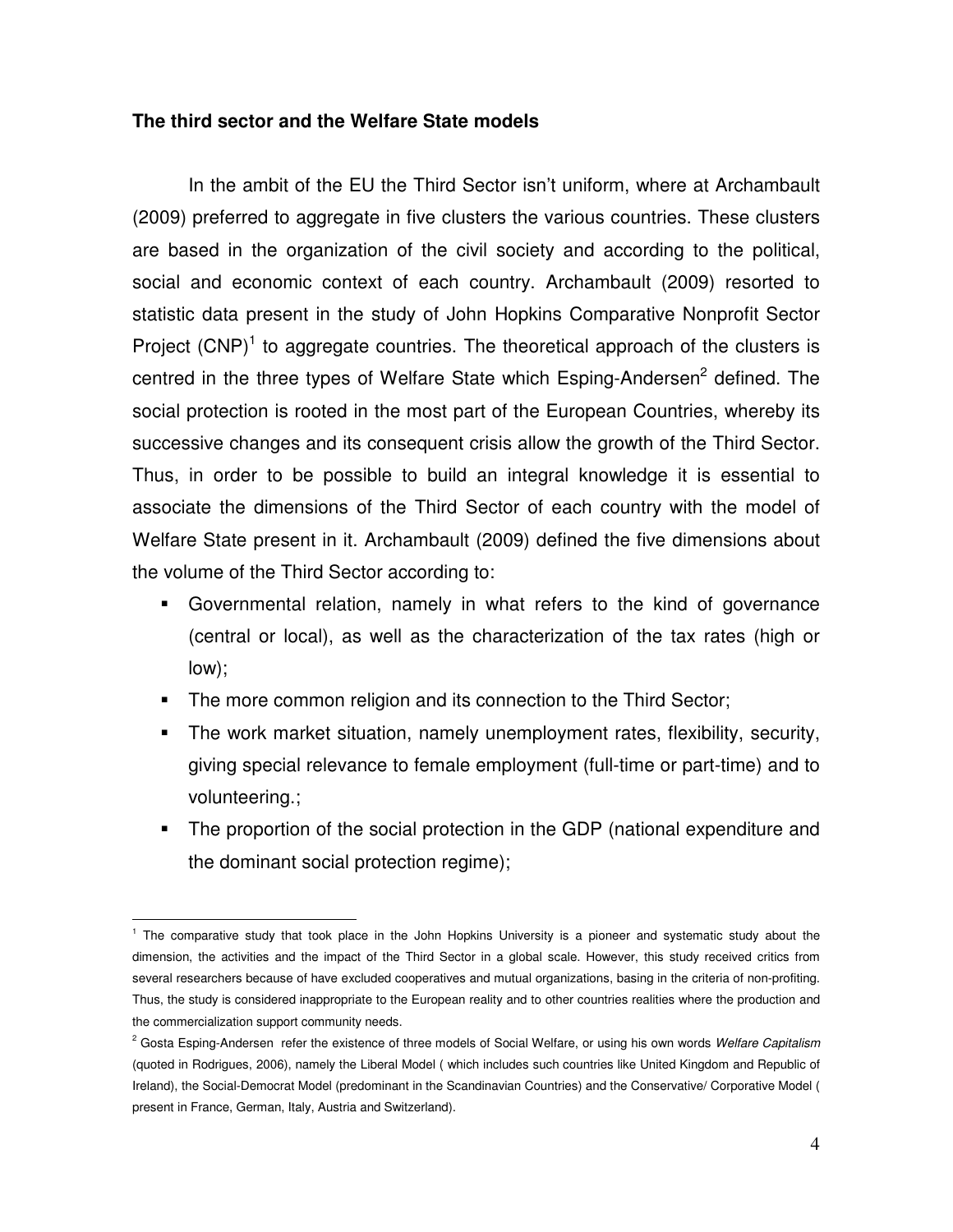• The composition of the Social Economy (to understand the volume of the Third Sector, its weight in the economy and if predominate associations, cooperatives and mutual organizations).

Later, this researcher confronted the five clusters with the statistic data of the CNP and with political, religious, social and economic visions of each country. Thus, the clusters which Archambault (2009) indicates are (see annex 1 - table with brief description of main clusters differences):

- Continental or Corporatist;
- Anglo-Saxon or Liberal;
- Nordic or Social-Democrat;
- Mediterranean or Emergent;
- Oriental or Post-Communist.

Archambault (2009) defends that these clusters must not be strictly followed, considering that they were defined as ideal models and not as a complete description of the reality. In other words, named countries in the clusters don't occur in tight positions, being possible to move them to other clusters.

From the analysis of the clusters, it is important to retain if it exists or not a "*converging movement*" (Archambault, 2009) between EU countries. We can verify that Third Sector organizations have been boosted, either by European Institutions (through founds application), encouraging local activities and actions and the transference of knowledge and good practices, or by civil society which organizes itself in order to interfere.

Archambault (2009) refers that a convergent movement has been observed in the political, social and economic context of the Third Sector, between EU Member-States. In the member countries, common tendencies have been verified, namely in a political level and in what concerns to the decentralization of govern action and administration. It is verified, also, a shift to the Third Sector of the economy, the growth of the global pressure over the social security systems and over public expenditure, the development of multi-national organizations and migratory trajectory inside the Europe. In a demographic level, are found also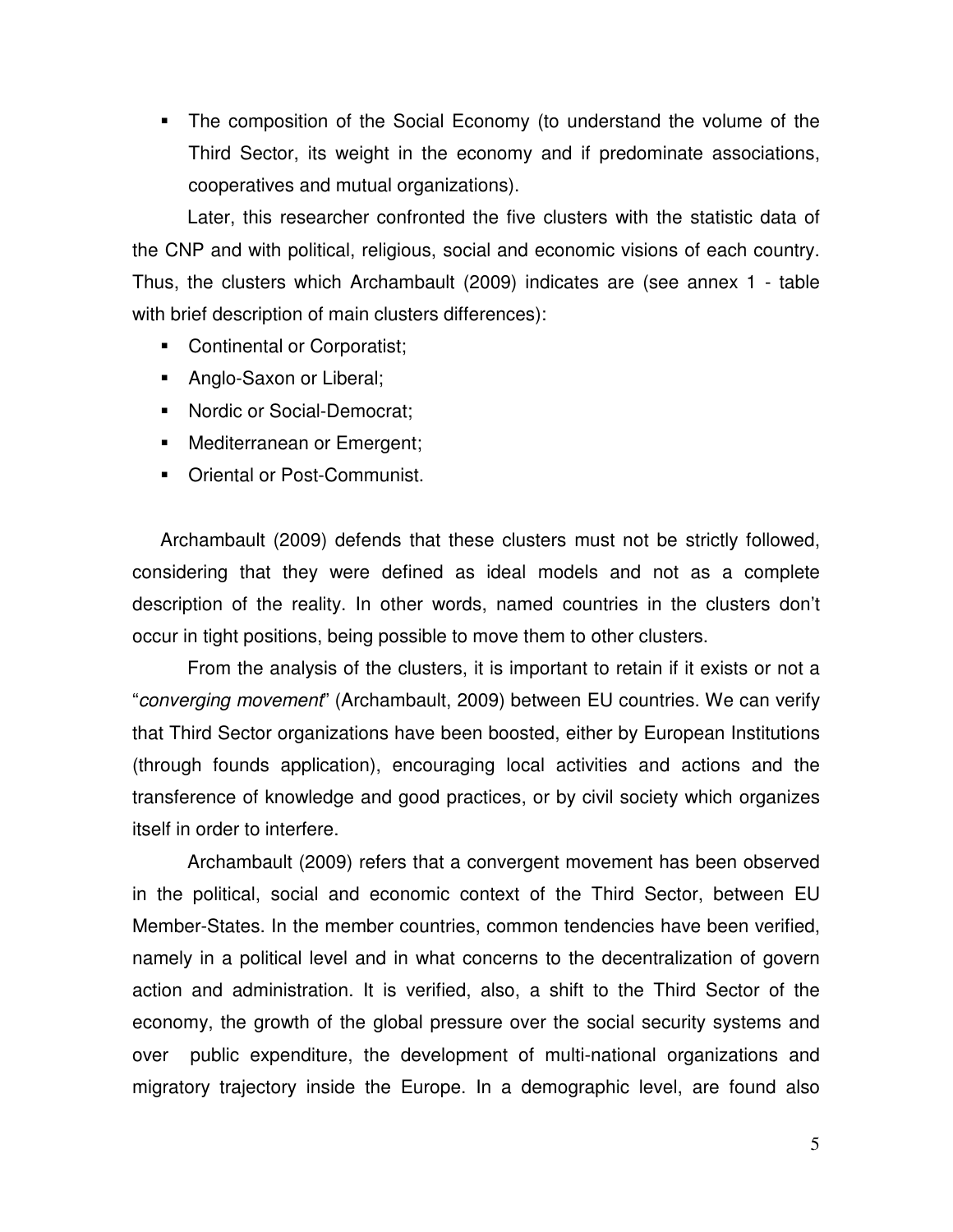similar tendencies, as the population aging, nativity low rates, growth of the female work strength, a middle class with high qualification and education levels. This convergence is consistent with the growth rates of GDP in more recent counties. We also notice the consistence of Social State models (bismarckian, beveridgian and assistance), conjugating itself in a welfare mix which potentiates the growth of Third Sector organizations and, subsequently, the damping of the state role. As we verify in the Nordic countries, the diminishment of public expenditure allows the constitution of new social players, namely the Third Sector organizations. According to Archambault (2009) it has been noticed some changes both because of these convergent movement, in the Mediterranean cluster and in lest cluster, in other words, these clusters have been melting themselves in only one cluster that resembles like the Continental and Anglo-Saxon models. In the other hand, the Continental cluster have become less corporatist, verifying the diminishing in the influence of social partners and of the consulting organisms and, contrarily, noticing an increasing preponderance of the neo-liberal spirit. In the Anglo-Saxon model, volunteering organizations will adopt a more influent role in partnerships with the central power. Even Nordic model will suffer changes through the instruction of characteristics from other clusters.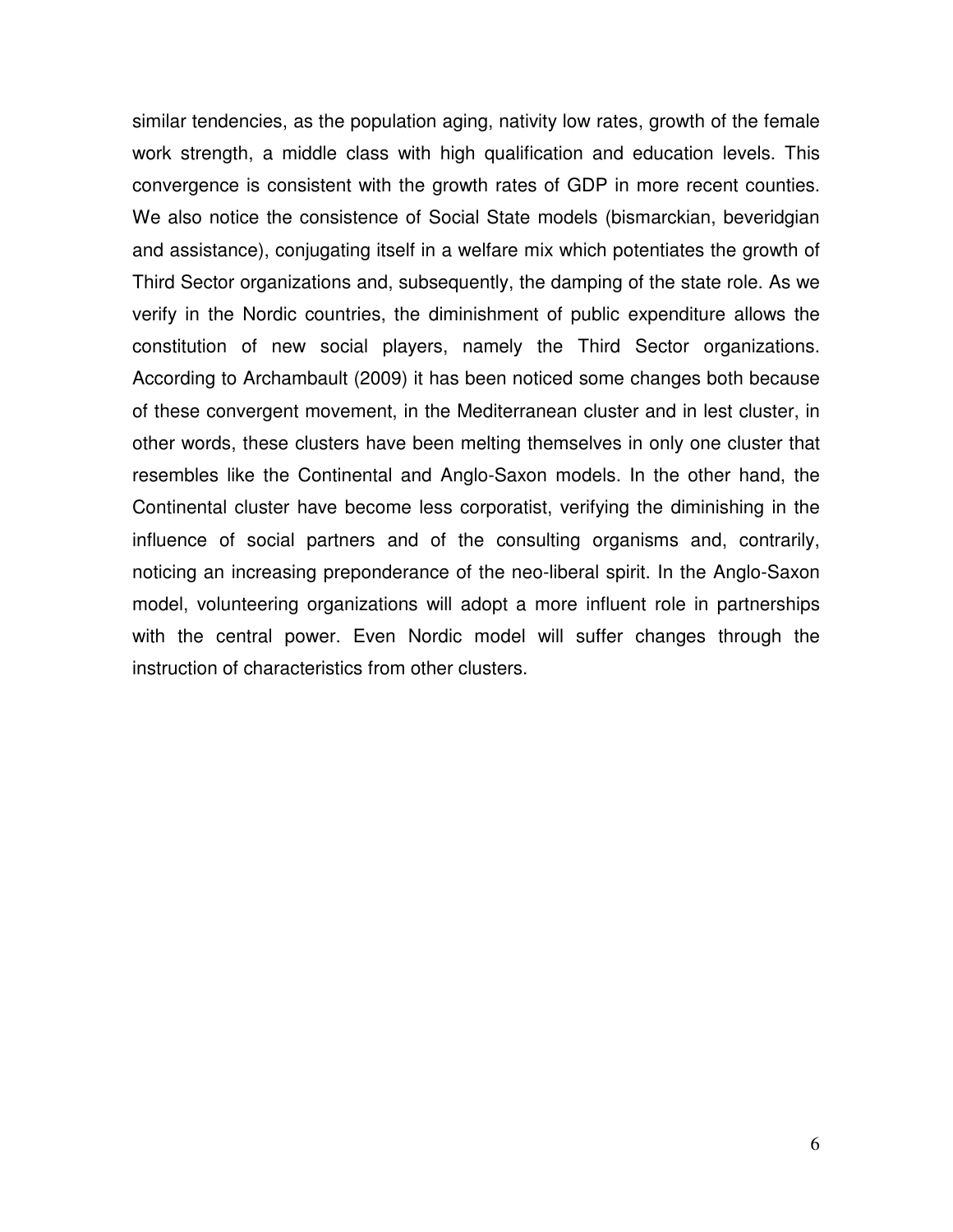#### **Reasons for the growth and solidification of the Third Sector**

Current literature refers to the existence of multiple theories, especially interdisciplinary ones, pointing out some hypotheses and concepts on the proliferation of the Third Sector in the last few decades. In addition to the various explanatory theories, existing statistical data indicates that there are significant differences between countries (Pevcin, 2012).

You can't highlight just one reason for the growth of the Third Sector by which one can say that it comes from various forces, notably the failure of markets and governments to provide goods and services to all citizens, or, on the other hand, that it comes from the increasing "*pluralism and individual freedom" (Pevcin, 2012:187)* in societies.

Pevcin (2012) states that the assumptions, concepts and ideas constructed to date on the growth and importance of the Third Sector can be divided between approaches regarding the supply and demand side. The demand side is mainly associated with goods and services that are not adequately provided by the State and Market. In turn, the supply side theories stress that the scope of the Third Sector is related to the extent of available resources. In turn, Salamon and Anheier (1996a) aggregate the causes of growth and impact of the Third Sector into six theories. These authors point out that four of these theories were defined specifically for the Third Sector. However, the remaining two theories are borrowed from other sciences but are consistent with the characteristics of this sector.

• Heterogeneity theory

The heterogeneity theory, developed in 1977 by economist Burton Weisbrod, combines the persistence of the non-profit sector organizations with classical economic theories. Weisbrod (1988, 1998), quoted in Pecvin (2012), argues that the importance of the Third Sector is directly related to the heterogeneity of society. For Salamon and Anheier (1996a), this theory, also known as the theory of the failures of the Government and the Market, emphasizes that the Market itself has limitations regarding the production of public goods that

7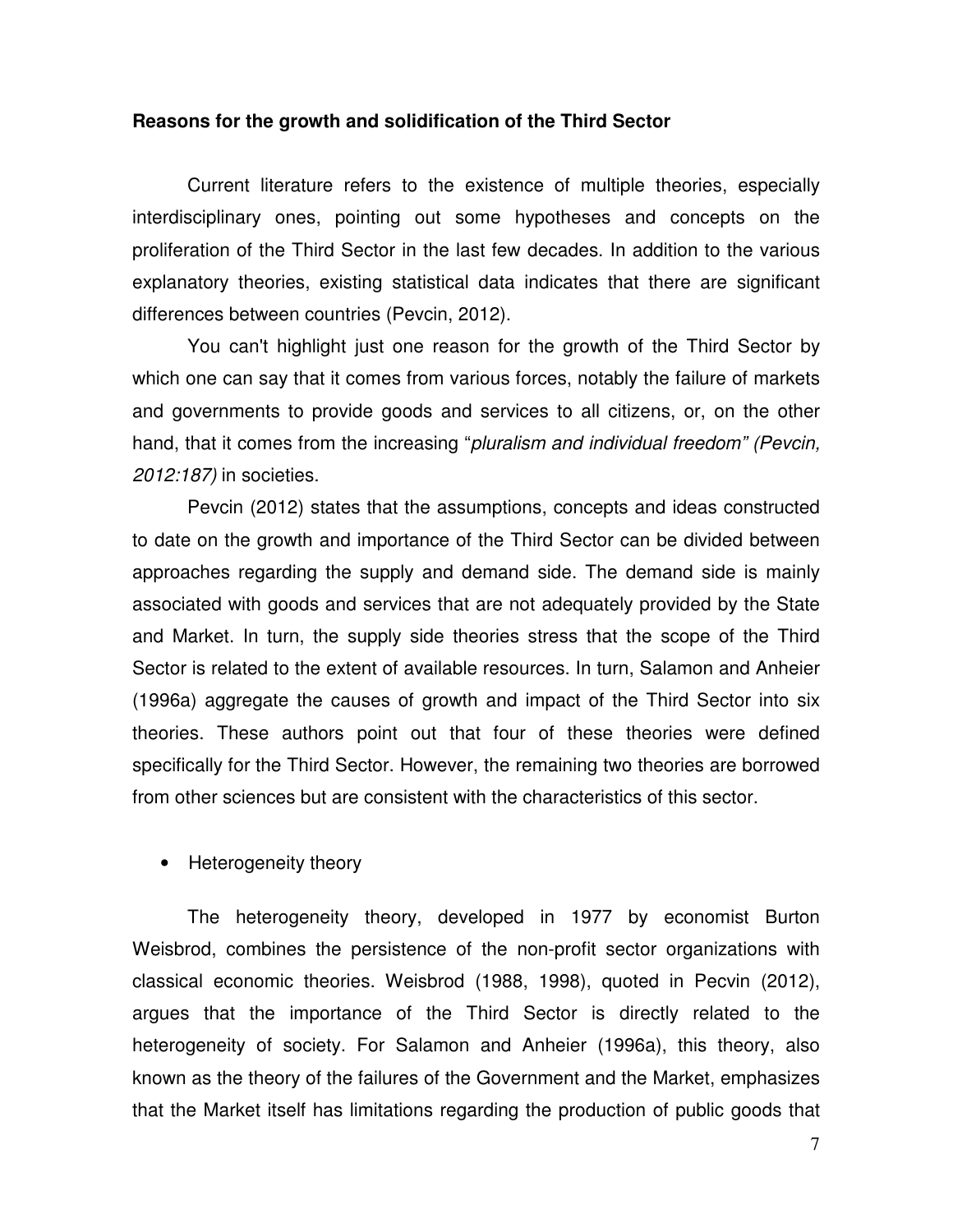should be available to the entire population, whether they have the capacity to afford them or not. The failure of the Market to satisfy public needs is the justification, according to classic economic thinking, to the existence of the State, since it exists to fill the gaps left by the Market. The Government's failure has a higher impact in societies where the population diversity is greater and where there is a larger diversity of opinions about which public goods should be produced. This way, people tend to look for public goods, in the Third Sector, which the State and the Market fail to provide. Pevcin (2012) reinforces this hypothesis also referring that the theory of the government failure stipulates that the need for Third Sector organizations arises when, as a result, the State is not able to correct Market failures. And, once again, this failure is justified by the plurality of the population's needs and the difficulty in finding a universal agreement regarding them.

According to Salamon and Anheier (1996a), it is concluded that in countries where there is greater homogeneity in looking for services, the Third Sector is smaller than in countries where there is greater heterogeneity.

• Supply-side theory

The heterogeneity theory focuses on dissatisfaction concerning the demand for public goods as a result of the failure of the Government and the Market, forgetting the supply-side. So, this hypothesis was considered insufficient to explain the variability of the Third Sector originating the Supply-side theory. This theory states that it is essential to take into account the existing supply-side in society, in particular the structures of response to the needs of the population, created according to James (1987), quoted in Salamon and Anheier (1996a), by social entrepreneurs who took the initiative to implement those answers. These authors state that the creation of responses has been, above all, by religious oriented organizations, and there is even competition between them, so as to attract believers to their own causes. Thus, it is expected for the Third Sector to have a greater dimension in countries where there is fierce (diversity) religious competition.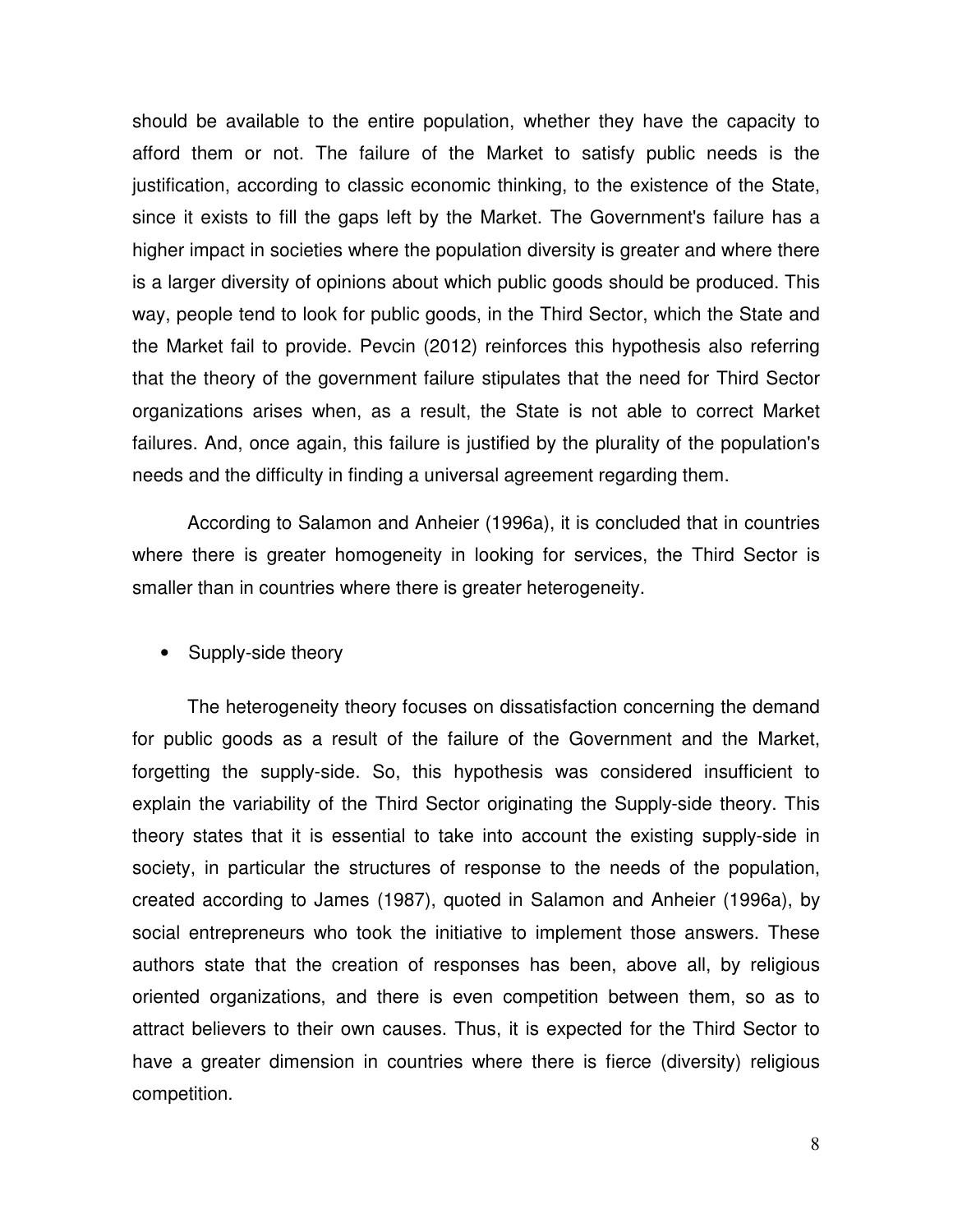Ben-Ner and Van Hoomissen (1991), cited in Almeida (2005), although considering the trust theory also defend the Stakeholder theory, expecting the quality of a "*particular service in a context of imperfect information to be assured by a group of stakeholders*" (Almeida, 2005:59).

## • Trust Theory

This theory finds its genesis not in the failure of the Market but in the socalled breach of contract due to asymmetries in information access on behalf of consumers, since, according to Salamon and Anheier (1996a), consumers do not have the necessary information to define the quality of the goods and services provided. This may occur because the buyer is not the final consumer. According to Hansmann (1980, 1987), quoted in Salamon and Anheier (1996a), non-profit organizations, not being able to distribute the profits amongst the owners, promote greater confidence and are more predisposed to serve the needs of their clients. It is thought that contrary to lucrative organizations, non-profit organizations don't take advantages in lack of information to swindle the consumer. *"As it is not possible for the consumer to evaluate the quantity and quality of a particular service that he intends to acquire, non-profit organizations become more reliable, given the constraint of non-distribution of profits"* (Almeida, *2005:58).*

Salamon and Anheier (1996a) propose therefore the following hypothesis: the bigger the degree of trust in the services provided by the Market, the smaller the size of the Third Sector. Besides, the higher the level of trust in society, the population will tend to use the Market services and, therefore, will not have the need to seek the services of the non-profit sector. Hence, according to these authors, the Third Sector will be bigger in economies where there is low confidence in the services provided by the Market.

• Welfare State theory

Welfare State theory considers the Third Sector as a "*residual category"* (Salamon and Anheier, 1996a:15). Thus, the conventional social state ignores the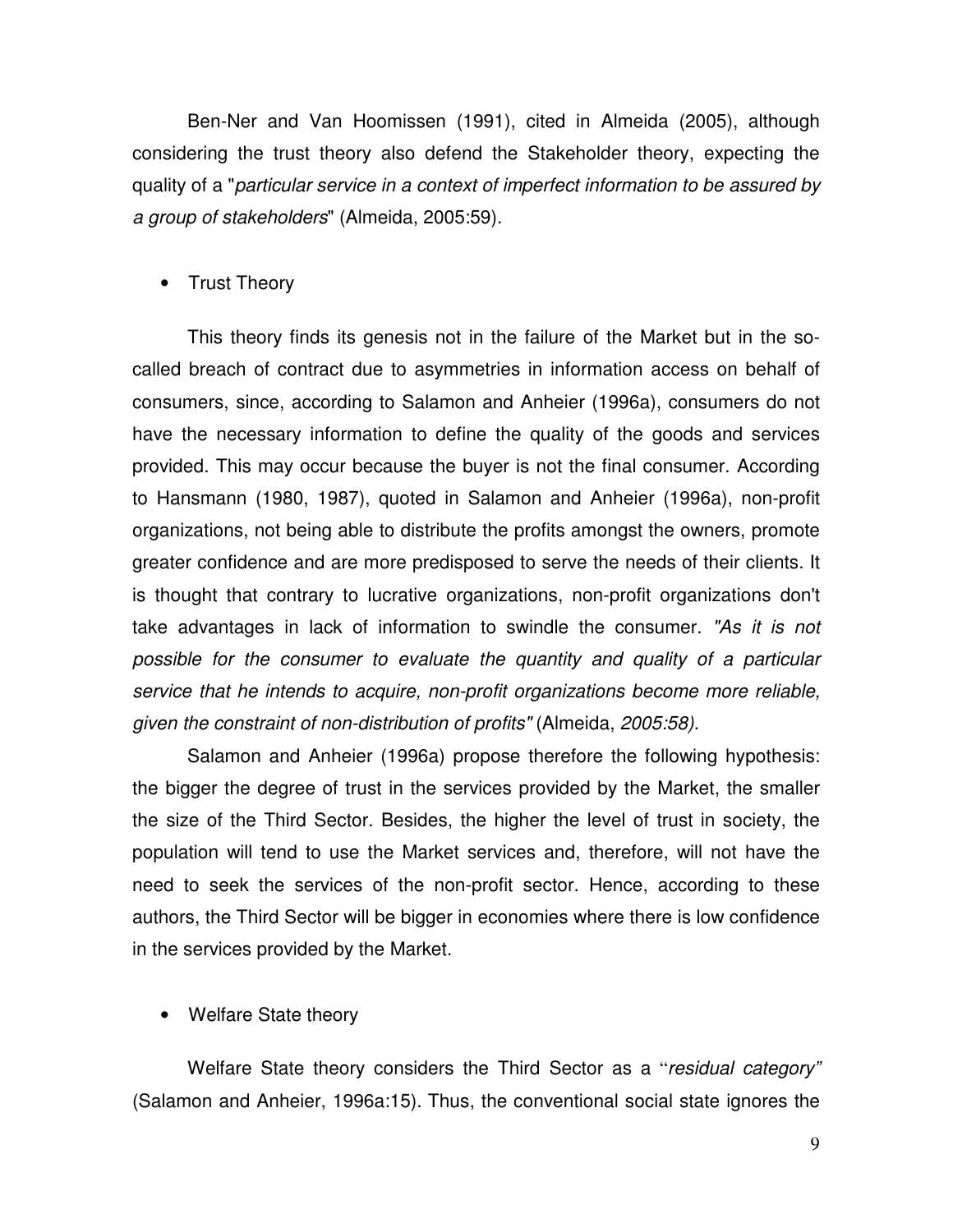importance and the role that the non-profit sector plays both historically and in current political debates. These theories see the non-profit sector as a *pre-modern mechanism* (Salamon and Anheier, 1996a) that manages social problems. According to Quadagno (1987) quoted in Salamon and Anheier (1996a), with the progressive advance of industrialization, there was an increase in public spending, in particular with certain social categories (children, disabled, elderly) and, therefore, fostered the reduction of traditional family roles. It can be concluded that the expansion or decrease of State intervention is, automatically, a result of economic and social development of countries.

Salamon and Anheier (1996a) point out that the greater the economic development of a country, the greater the State intervention in society regarding the provision of social services, and, consequently, the greater the role of the State, the smaller the size of the Third Sector.

• Interdependence theory

Both the theory of the Welfare State as well as the theory of the failure of the Government and Market underline that the relationship between the State and the Third Sector is confrontational, the latter being considered, at best, as a by-product of the inherent limitations of the State. On a more negative view, the State tends to socially dissipate the bases of pluralism and diversity. As Salamon and Anheier (1996a) state, you can't just analyze the relationship between the State and the Third Sector as a *conflictual paradigm,* but, from that, enhance interdependence and cooperation. Often, Third Sector organizations are actively involved in sectors that the Government itself cannot reach and give an appropriate response. In contrast, the Third Sector organizations also have several inherent limitations, so, in addition to the failures of the State and the Market, it can be pointed out that there are *flaws in volunteering.* These flaws relate mainly to *philanthropic insufficiency,* i.e., the difficulty of the sector in generating sufficient revenues to maintain activity, and to *philanthropic paternalism,* the difficulty that Third Sector organizations have to promote trust in society regarding their self-sufficiency.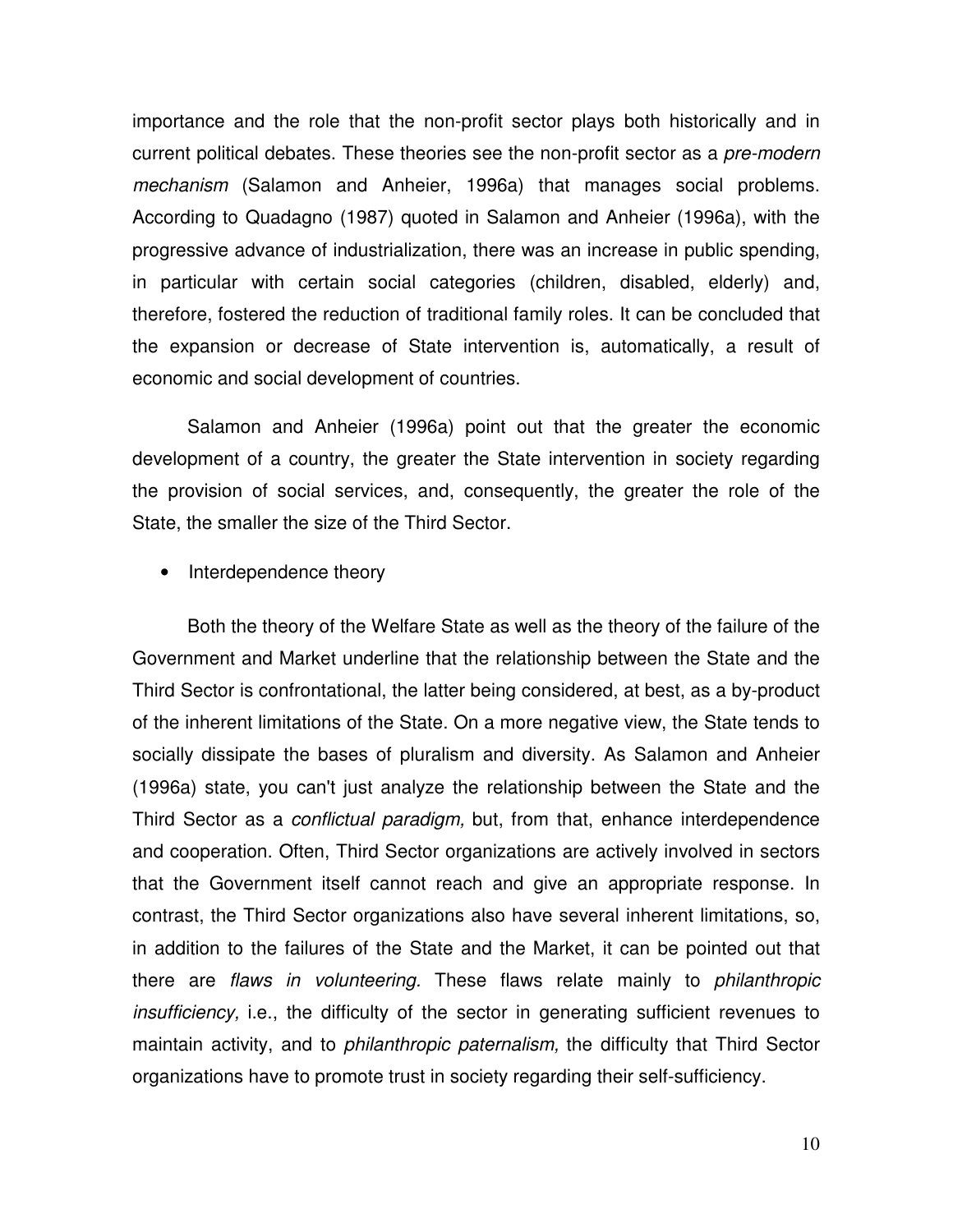Salamon and Anheier (1996a) point out that the higher the costs of a country with the Welfare State are, the bigger Third Sector will be. It is concluded that the State is a partner of the Third Sector in the production of *quasi-public<sup>3</sup>* goods*,* complementing each other.

## • Social Origins theory

 $\overline{a}$ 

The Social Origins theory states that the relationship between the State and the Third Sector, mentioned in the interdependence theory, is neither linear nor uniform. Salamon and Anheier (1996a) argue that the scale of the Third Sector is a product of the existing relations between the various social classes and key social institutions. These authors point out that there is more than one way to justify the importance and magnitude of the Third Sector. From the models of social welfare that Esping-Andersen developed, already mentioned before, and incorporating the Third Sector in these models, it is possible to identify four distinct models of development in this sector. Thus, Salamon and Anheier (1996a) identified four Third Sector regimes, each characterized not only by the role they play within society but by the position they occupy in it. The four non-profit regimes are statist, liberal, social democratic and corporatist, crossing *"two key factors: the level of public spending with social welfare and the dimension of the non-profit sector"* (Almeida, 2005:63).The statist regime is characterized by controlling social welfare, so social public expenditure and development of the Third Sector is constrained. In turn, in the liberal regime dominates a low level of social public expenditure so the Third Sector has a large dimension. In the social democratic regime the Third Sector organizations are not significant in the production of public goods which are provided mostly by the State. Finally, in the corporatist regime, both social public expenditures and the Third Sector are big, and there is a cooperative effort between the State and Third Sector organizations, where *"growth of one is associated with the growth of the other"* ( Almeida, 2005:63).

<sup>&</sup>lt;sup>3</sup> Pevcin (2012) uses the term *quasi-public* to refer to goods that are produced by the Third Sector in partnership with the State.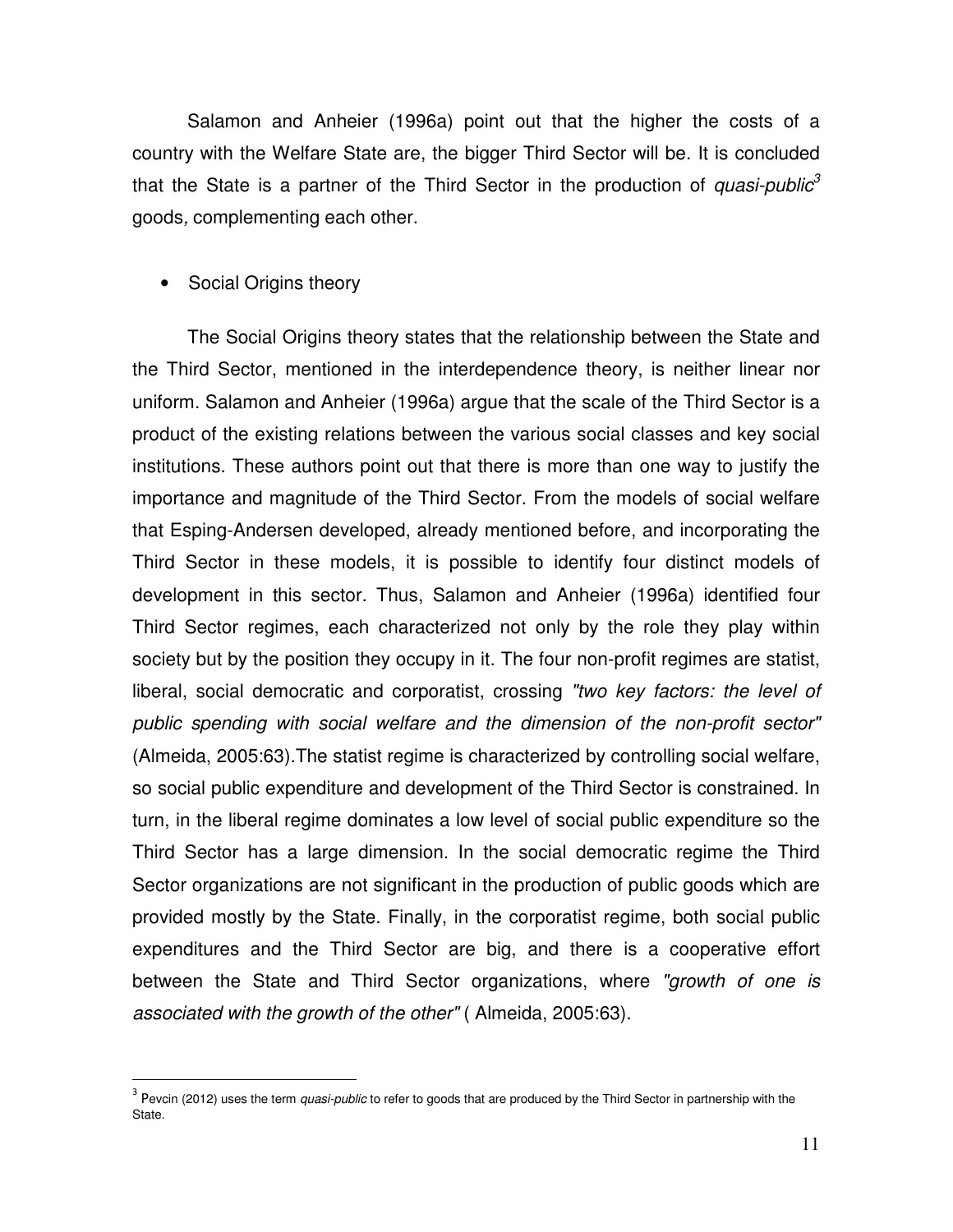One of the flaws presented in the social origins theory is that, although it incorporates historical factors, it does not emphasize the evolutionary processes of the Third Sector.

Almeida (2005) states that most studies that purport to explain the growth of the Third Sector and its different dimensions from country to country emerges within the neoclassical paradigm, being that their explanations are based on microeconomic fundamentals. Undoubtedly, studies contributed to the analysis of the Third Sector, although, *"their explanations are often biased, ambiguous or even contradictory, when confronted with empirical analysis"* (Almeida, 2005:57).

For Almeida (2005), the above theories were developed taking into account the characteristics of American society, which makes them inadequate to the European reality, since there are different characteristics between the two Continents.

As already mentioned, these approaches focus on microeconomic aspects, ignoring the macroeconomic factors that justify the importance and the role of Third Sector organizations in the economy of modern societies. There are still gaps in these theories regarding *"the evolutionary dynamics of the Third Sector, its size or its variation from country to country, the distribution of production activities, its role in job creation, relations with the State and other sectors of the economy "(Almeida,* 2005:60).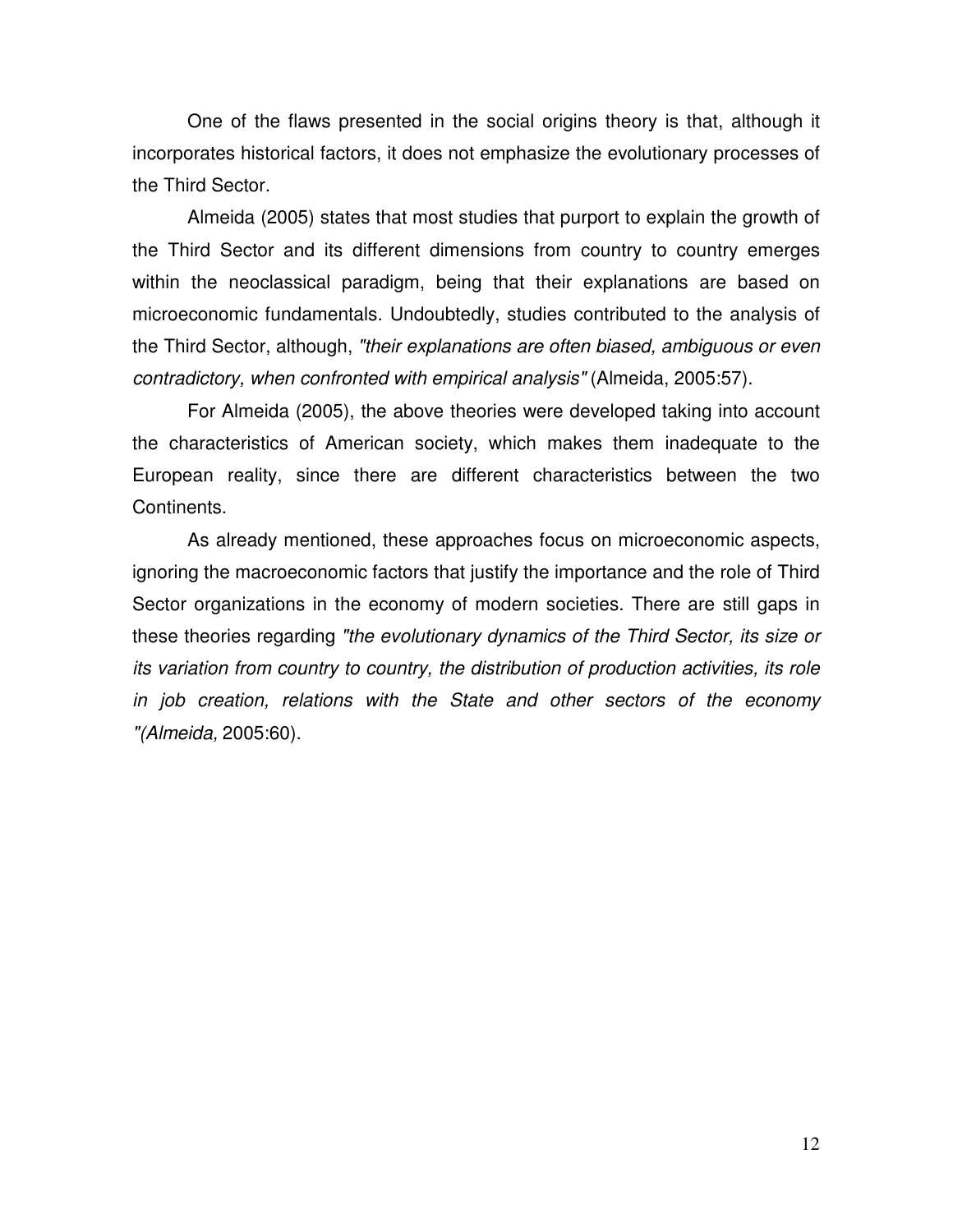| <b>Theories</b>       | <b>Authors</b>  | <b>Variable</b>          |                                  |
|-----------------------|-----------------|--------------------------|----------------------------------|
| Heterogeneity         | Weisbrod (1977) | Market failure           | > More                           |
| Theory                |                 |                          | population                       |
|                       |                 |                          | diversity                        |
|                       |                 |                          | (heterogeneity)>                 |
|                       |                 |                          | <b>Third Sector</b>              |
| Supply-side Theory    | James (1977)    | Response                 | > Religious                      |
|                       |                 | structures to the        | (diversity)                      |
|                       |                 | population's             | competition>                     |
|                       |                 | needs                    | <b>Third Sector</b>              |
| <b>Trust Theory</b>   | Hansmann (1980, | <b>Contract Failures</b> | > Trust of                       |
|                       | 1987)           |                          | services                         |
|                       |                 |                          | rendered by the                  |
|                       |                 |                          | Market < Third                   |
|                       |                 |                          | Sector                           |
| <b>Welfare State</b>  | Quadagno (1987) | Weight of the            | > Economic                       |
| Theory                |                 | <b>Welfare State</b>     | development of                   |
|                       |                 |                          | a country > State                |
|                       |                 |                          | intervention                     |
|                       |                 |                          | <third sector<="" td=""></third> |
| Interdependence       | Salamon (1995)  | Failure of the           | > Spending on                    |
| Theory                |                 | State and the            | welfare> Third                   |
|                       |                 | Market                   | Sector                           |
| Social origins theory | Salamon and     | Social classes           | The size of the                  |
|                       | Anheier (1996a) | and responses            | <b>Third Sector</b>              |
|                       |                 |                          | depends on the                   |
|                       |                 |                          | type of non-                     |
|                       |                 |                          | profit regime                    |

## **Table 1 - Synthesis of reasons explaining the emergence / growth of the Third Sector**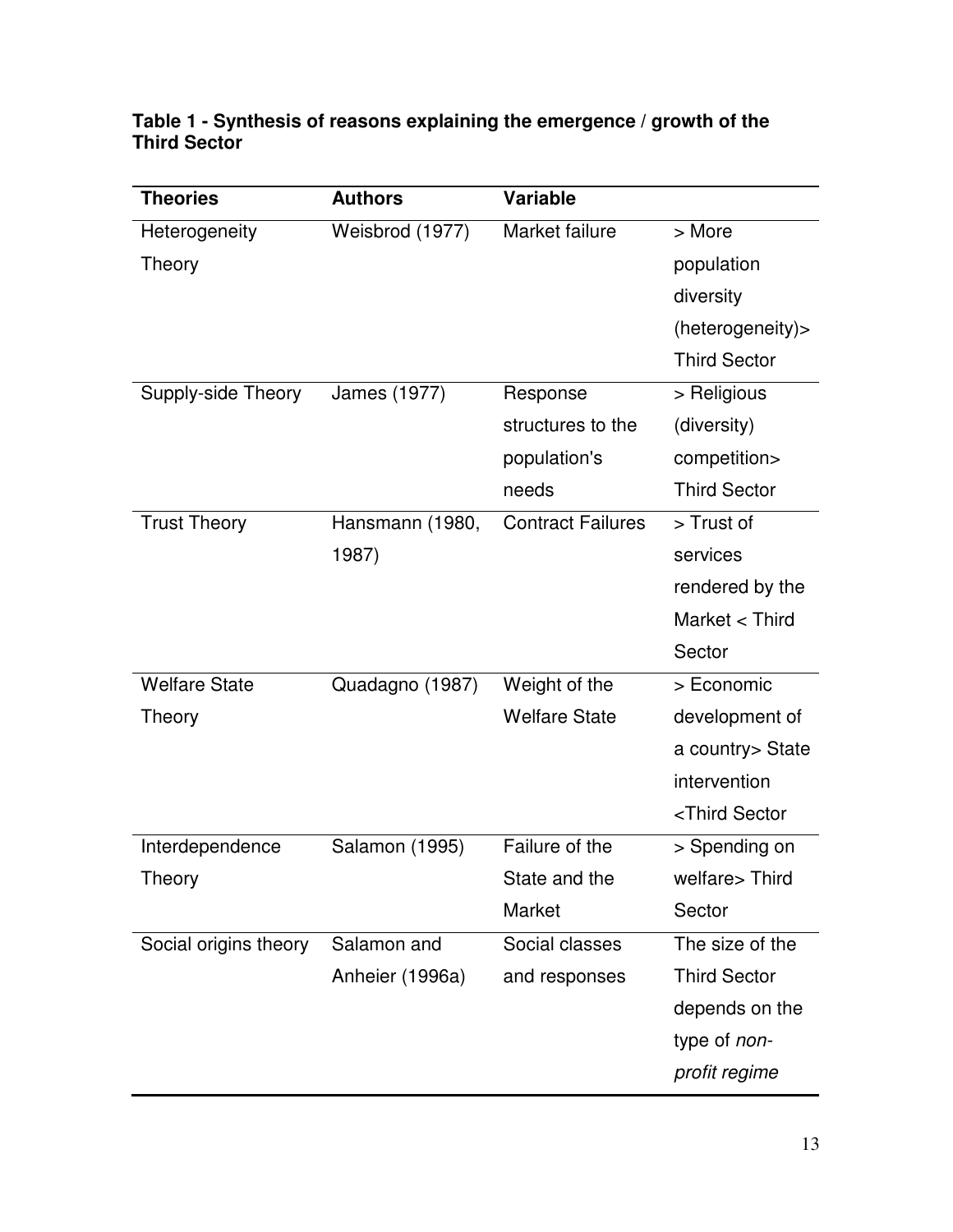According to Anheier (2002), the growth of the Third Sector is due not only to increased demand for social services and by structural changes in society, particularly through the changing role of the State, but also the strengthening of a confident middle class and by demographic factors. Concerning the economic factors, the same author points out that the demographic development was, mainly, due to the generation of *baby boomers* which increased (in 1950) the services directed to children, the growing number of schools (1960) and universities (1970) and retirement homes and daycare centers for the elderly in recent decades. Consequently, there has been an expansion of the Third Sector due simply to the increased demand for services. Therefore, there is a clear expansion of these services along with the societal changes springing in European countries, particularly the noticeable transition from industrial to post-industrial society (Anheier, 2002). Grønbjerg and Paarlberg (2001) quoted in Pevcin (2012) reported that the Third Sector dimension depends on the social and political opportunities provided by the community. Thus, the supply-side factors are important in determining the size of the sector. These authors state that the correlation coefficient between the number of adults with Bachelor's degree and the number of Third Sector organizations is 0.49. In turn, Ben-Ner and Van Hoomissen (1991) emphasize that health is a key factor for all economic sectors of a country and, therefore, the Third Sector will be no exception.

These were not the only reasons that allowed the expansion of the Third Sector, but also significant changes at the political and ideological level, namely the political decisions which affect and channel the existing demand for the Third Sector. Thereby, this sector has a higher prevalence in countries where social measures put into practice a partnership between governments and non-profit organizations (Anheier, 2002). The mentioned partnership between government and non-profit organizations is typically characterized by *"complex contracting schemes",* (Anheier, 2002:2), in which organizations provide services with the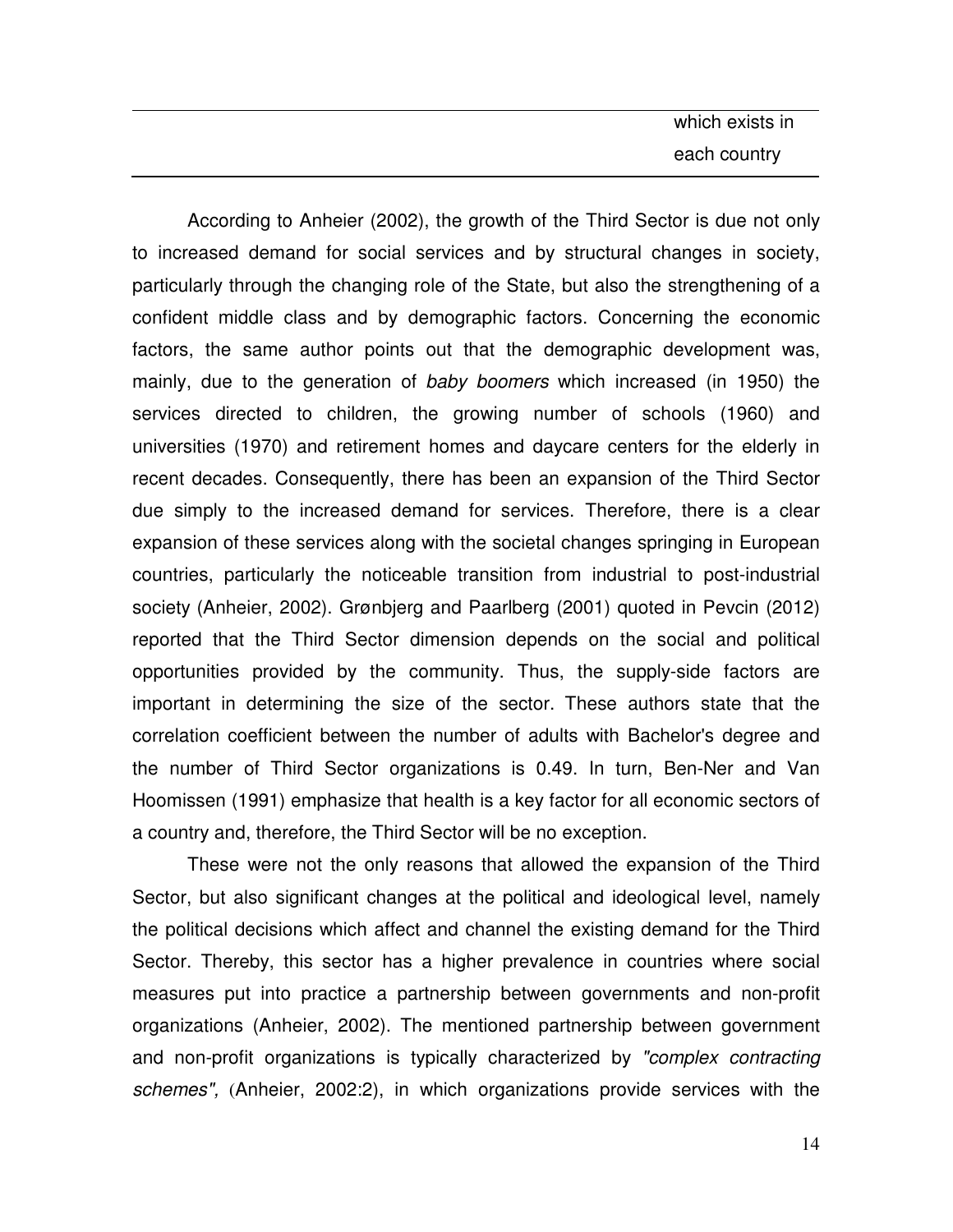support of the State. The ideological change of the role of the State focuses mainly on the decrease of social performance and in the proclamation of a greater active citizenship, instilling the Third Sector with other roles. The State releases the exclusivity and responsibility of a number of services such as social security, cultural activities, educational and environmental programs. One cannot overlook the fact that some economic policies have in mind the privatization of public enterprises and branches of State. It is noted that, in recent decades, the political, economic and social space to and from the Third Sector has been resized, where various non-profit organizations and volunteers perpetuate, but also new manners of work and organization, both at a qualitative and quantitatively level. Society still expects the State to perform this role. However, this requirement has been declining, by which, as stated by Luksetich (2008), cited by Pevcin (2012), in the U.S.A., if you increase state subsidies by 10%, the number of Third Sector organizations increases by 3.8%, so there is a delegation of powers. Bielefeld (2000) also refers that there is a positive relationship between State spending at the social level and an increase of the Third Sector. That is, the Third Sector tends to increase its action and intervention in society when there is greater financial support of this area by the State.

Anheier (2002) poses a pertinent question: Where does all this energy come from? He responds pointing out that in the Third Sector there are entrepreneurs, employers, employees, clients and customers, but the feature that stands out is the self-organization, meaning that individuals present organizational capacities around interests and needs that do not complement each other in the Market and have no state-only guidelines. Civil society organizes itself in the making of collective actions with utilitarian purposes directed towards common good and social welfare. The Third Sector creates a heterogeneous institutional diversity in society and has an impact in the reduction and prevention of monopolies, in addition to increasing, the already referred, innovation and social cohesion.

According to the study by Chavez and Monzón (2007), Third Sector organizations resurfaced in Europe in the last 25 years of the 20th century due to economic difficulties experienced by the markets to give concrete answers to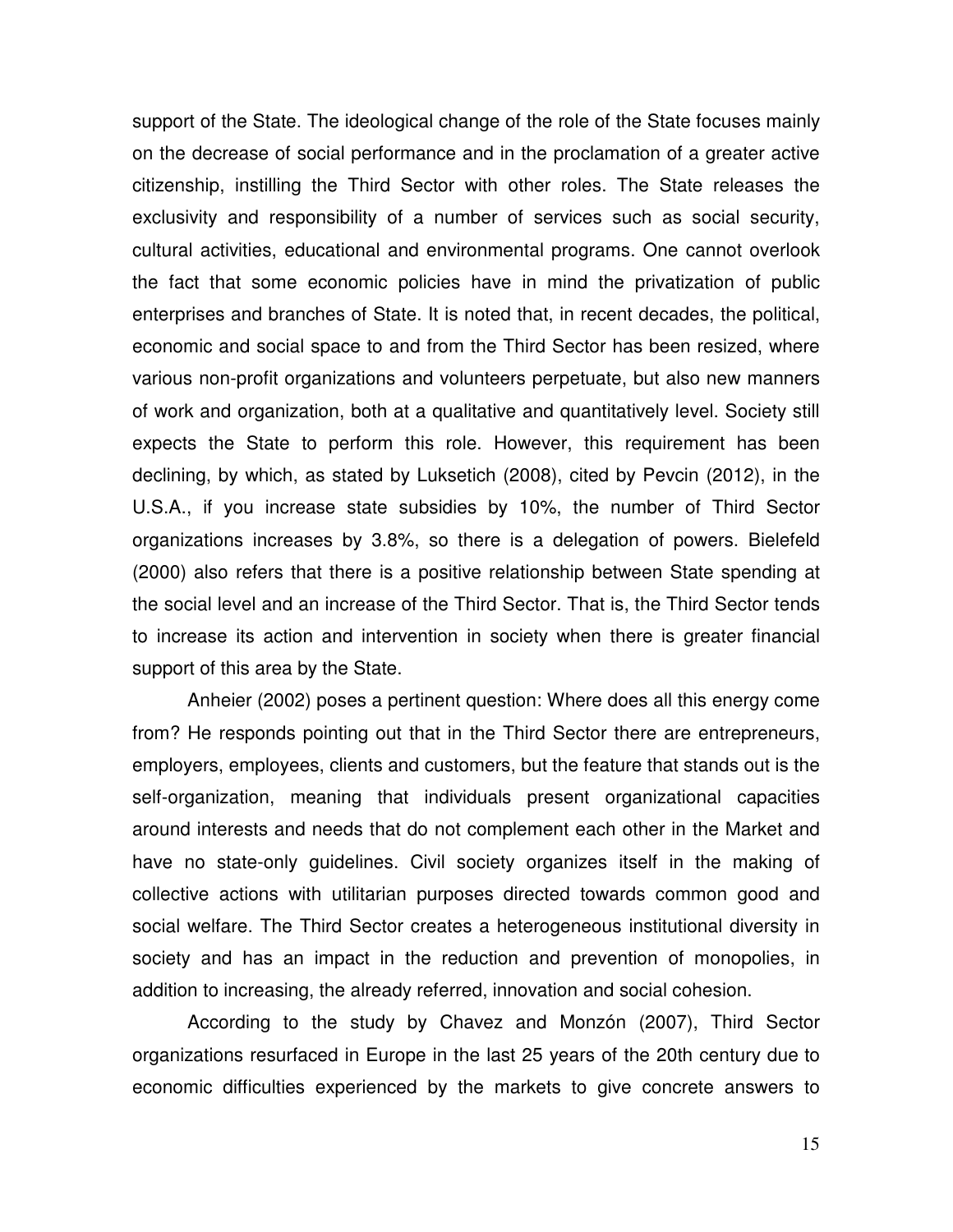various problems such as long-term unemployment, social exclusion, the weakening of rural welfare, the increased demand of urban spaces, health, education, pensioners quality of life and sustainable growth. The mentioned social needs were not being adequately addressed by private capitalists or public authorities and not even *"solutions from the self-adjustment of the market or traditional macroeconomic policies"* (Chavez and Monzón, 2007:15) could be easily found.

.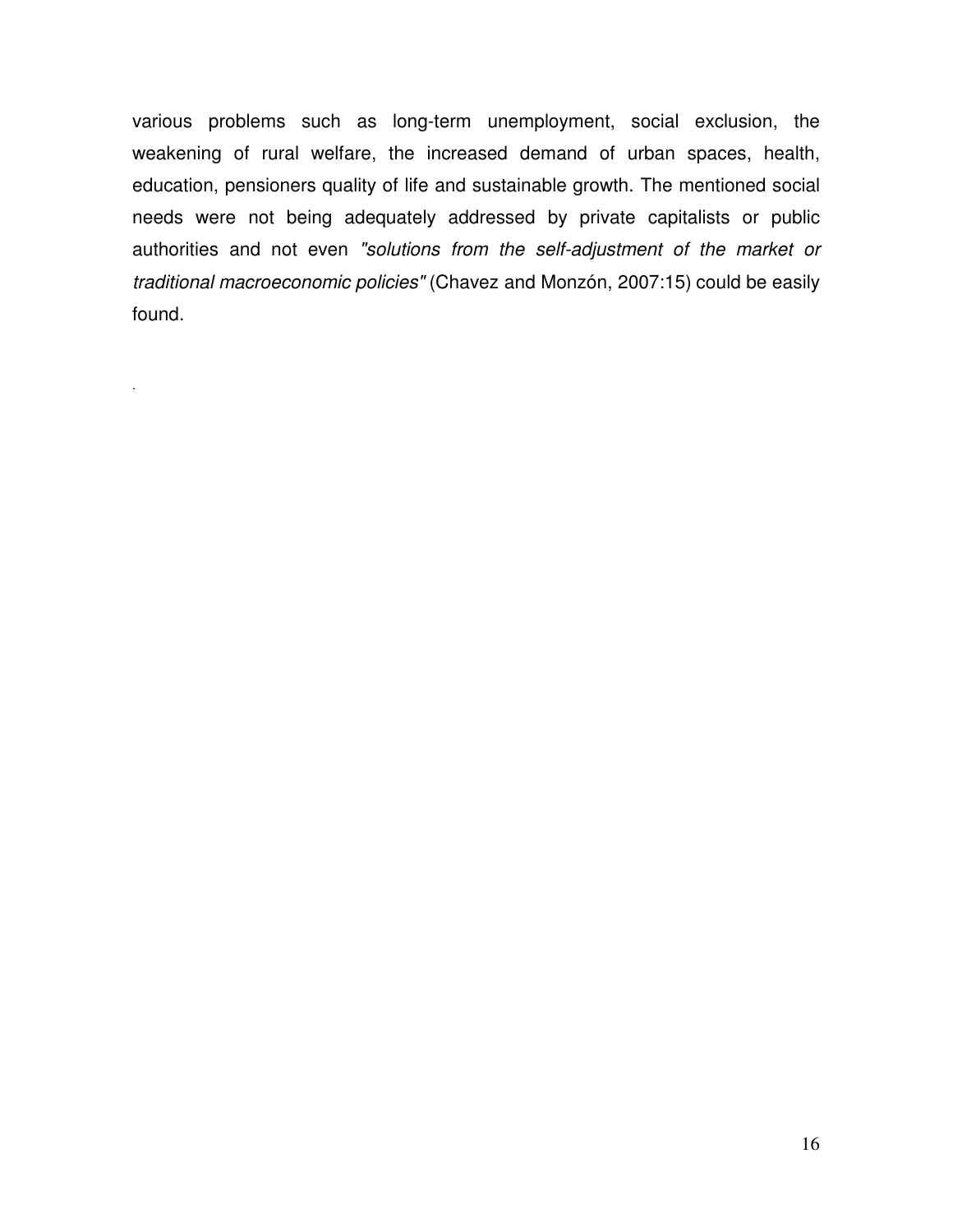## **Empirical Analysis**

In the empirical part of this work and after a comparative analysis of the different studies, we tried to find positive correlations between the different variables presented with the growth of the Third Sector. Therefore, we elaborated a sectional database covering 102 countries, which includes statistical data for the several variables.

Statistic data sources present in this study were removed from several international data basis, namely from Encyclopedia of the Nations which contains recent information about countries (www.nationsencyclopedia.com), from International Labour Organization (www.ilo.org), from the World Bank (www.worldbank.org), from Heritage Foundation (www.heritage.org), from Association of Religion Data Archives (www.thearda.com).

Reviewing the literature, following variable were defined, after put in a logarithm, due to their importance to the study of the Third Sector dimension. Therefore, has been defined as dependent variable:

*lpop3sector –* Working population in the Third Sector, in thousands.

On the other hand, emphasized independent variables logged on are the following:

- *lpopactive* Active population, in thousands;
- *IGDP* annual GDP growth;
- *IGDPpc* GDP per capita, in US dollars;
- lagric agriculture percentage, GDP added value;
- *lservices* percentage of the population working in the services sector, GDP added value;
- *lTaxBurdenGDP* taxes percentage in GDP;
- *lpoverty* percentage of people who live below the poverty line.

In order to establish conjectures, emphasis will be given to an investigation model described by equation 1. Estimations are made through multiple linear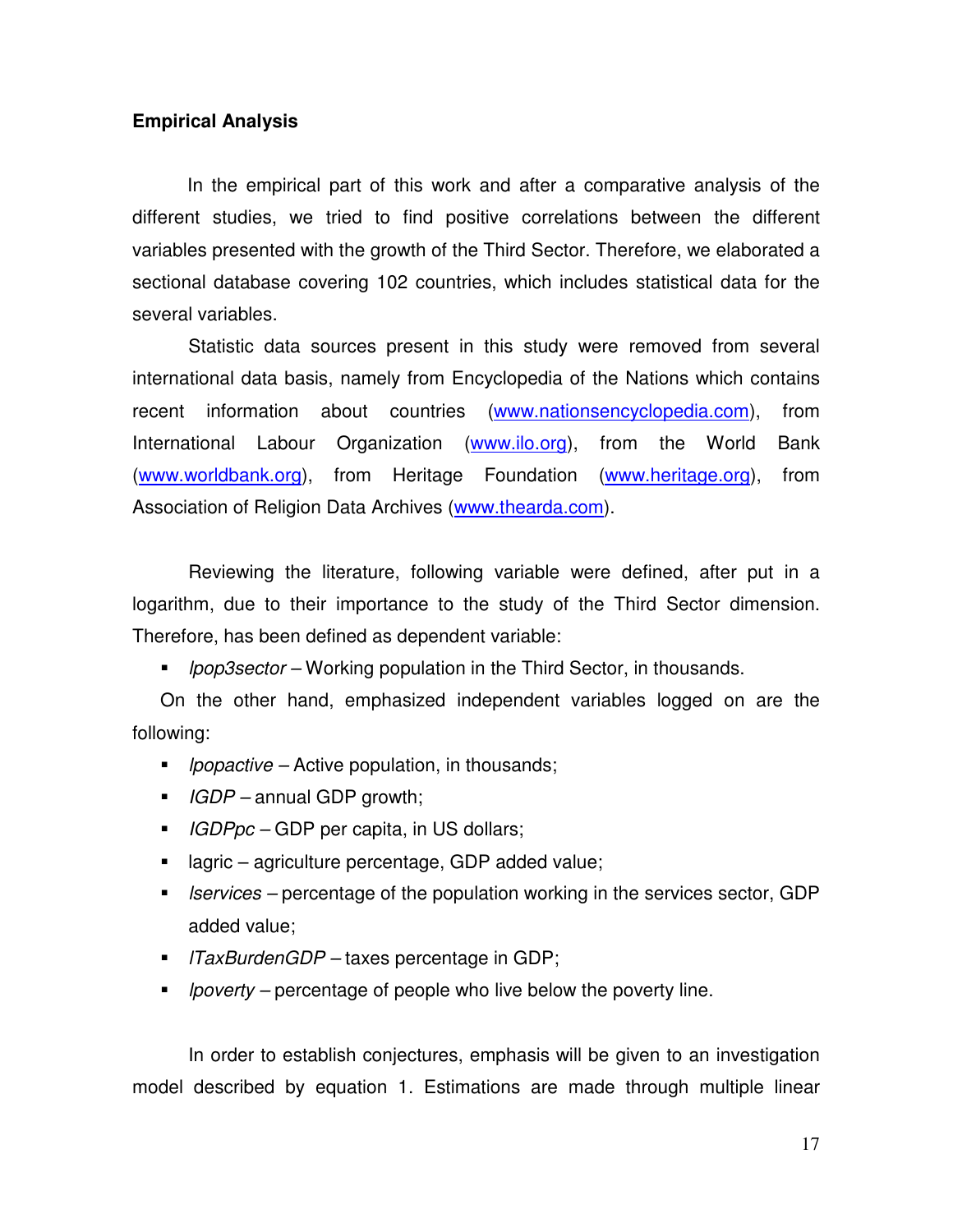regression method. Even more attention has been given to tests F and R2. The equation which will be estimated to study which are the Third Sector determinatives is the following:

 $lpop3sector_i = Const + \alpha_1 * lpopactive_i + \alpha_2 * lagric_i + \alpha_3 * ltaxGDP_i + \alpha_4$ \*  $lGDPpc_i + \alpha_5$ \* Iservices<sub>i</sub> +  $\alpha_6$ \* *lpoverty*<sub>i</sub> +  $\alpha_7$ \* *IGDP*<sub>i</sub> +  $e_i$ 

Table 2 presents the results obtained from the estimates on equation 1.

# **Table 2 – Results – Dependent variable: population employed on the third sector)**

| Pop Third Sector | (1)          | (II)            | (III)           |
|------------------|--------------|-----------------|-----------------|
|                  |              |                 |                 |
| Lpopactive       | 0.8269169*** | 0.9171059***    | 0.9244783***    |
|                  | (0.0876099)  | (0.0540151)     | (0.0416748)     |
| % lagric         | $-0.3144593$ | $-0.3331433***$ | $-0.2735984***$ |
|                  | (0.3141635)  | (0.1227151)     | (0.0929324)     |
| % taxburdenGDP   | $-0.5658929$ | $-0.6296044**$  | $-0.5523171***$ |
|                  | (0.4709033)  | (0.2591059)     | (0.1789537)     |
| % IGDPpc         | 0.0562527    | $-0.0410867$    | $-0.0350219$    |
|                  | (0.0812817)  | (0.0556706)     | (0.0484869)     |
| % Iservices      | 0.3916583    | 0.0304325       |                 |
|                  | (0.7370252)  | (0.4747448)     |                 |
| % lpoverty       | $-0.2666826$ | 0.0695054       |                 |
|                  | (0.2478049)  | (0.1313541)     |                 |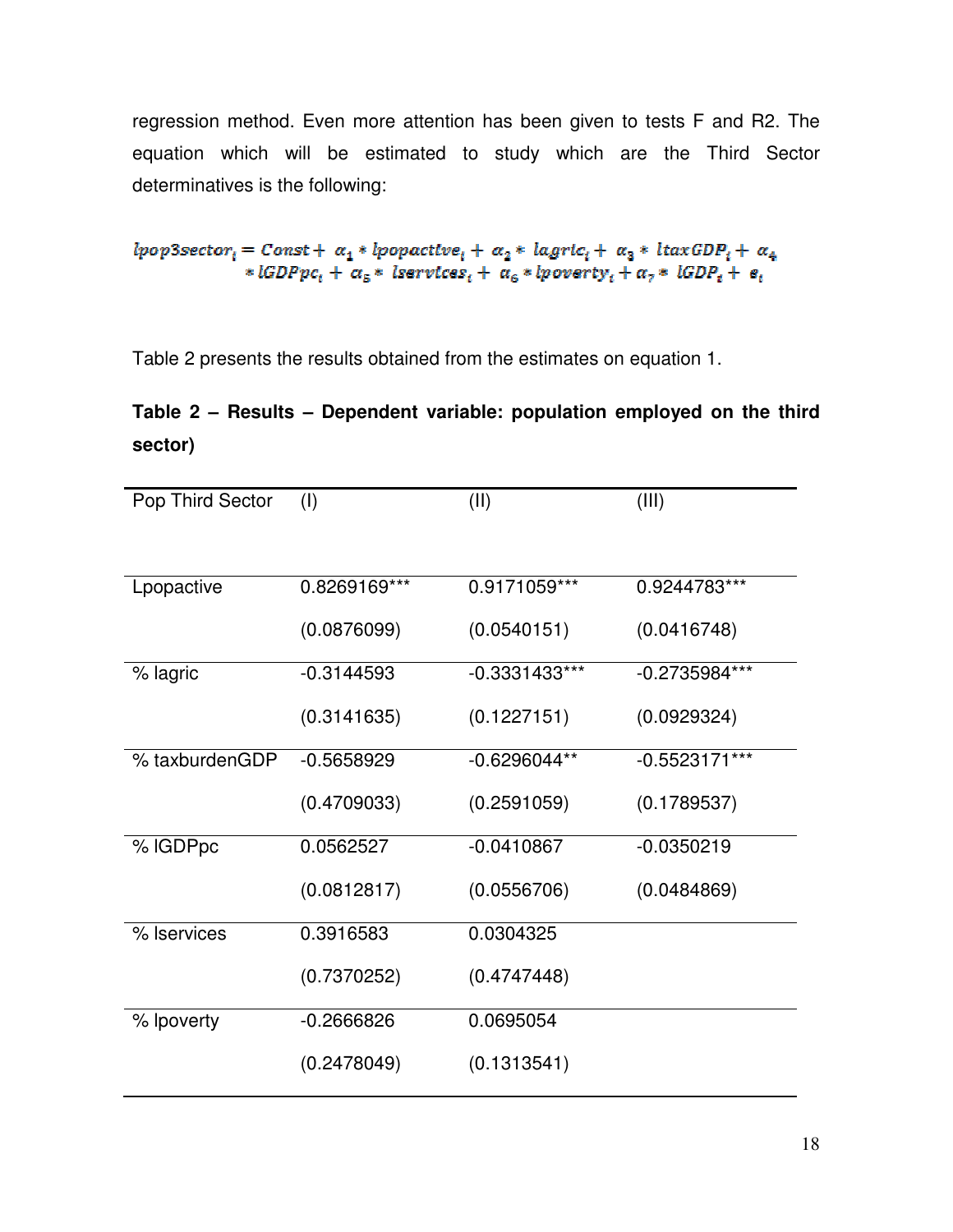| % LGDP              | $-0.0984842$ |              |            |
|---------------------|--------------|--------------|------------|
|                     | (0.2762428)  |              |            |
| Conts               | 0.0729419    | $-0.0373694$ | $-0.13694$ |
|                     | (2.304078)   | (1.731136)   | (0.800425) |
| Number of           | 23           | 60           | 72         |
| <b>Observations</b> |              |              |            |
| R <sub>2</sub>      | 0.8963       | 0.8594       | 0.8872     |
|                     | .            |              |            |

Standard deviation in parentheses Significance level: 1% (\*\*\*); 5% (\*\*); 10% (\*)

In the table 2, more concretely in the estimations II and III is verified, considering the significance level of 1%, that independent variables with significant statistic coefficient are active population (lpopactive) and the share of agriculture (lagric). The variable taxes volume (ltaxburdenGDP) appears with an estimated coefficient with a significance value level inferior of 5% in the regression II on of 1% in the regression III.

Through Test F we can emphasise that several linear regressions present in the table 2 are statistically significant. The R2 allows us to realize that almost 90% of the variability of the dependent variable is explained by independent variables. This means that the working population in the Third Sector is explained by the active population and by the dimension of the agriculture.

The dimension of the employability in the Third Sector is strictly related to the larger number people in active age, happening that, when the active population raises, consequently, also population employed in Third Sector will suffer a raise. In what concerns the independent variable agriculture, analysing the coefficient (- 49.93) is observed that exists a negative correlation, once that when population working in the agriculture raises, for its turn, population working in the Third Sector diminishes. To Pevcin (2012) the relation between poverty and the Third Sector is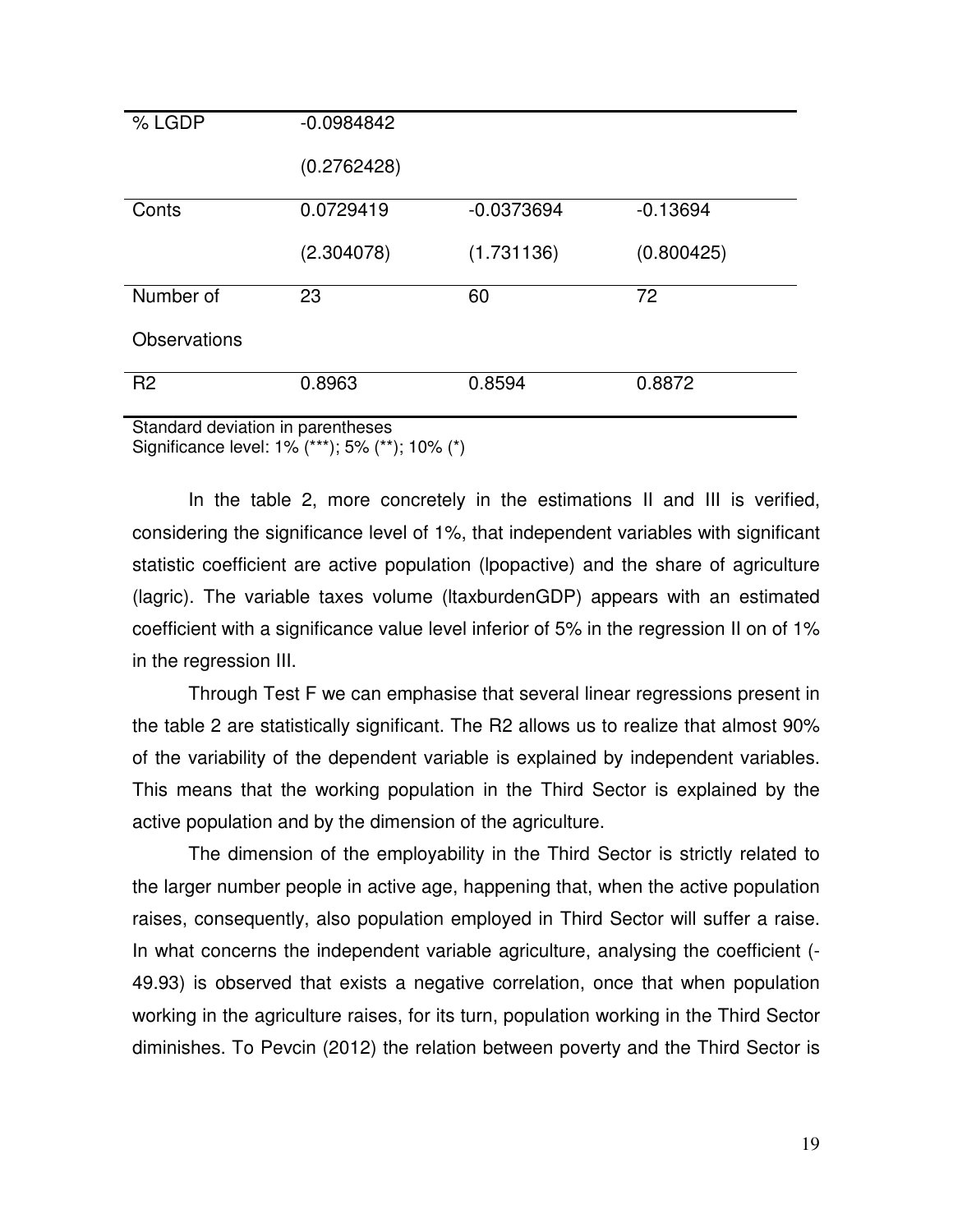negative and statistically significant, however, through data obtained in table 2, we can verify that the coefficient of this variable hasn´t statistical significance.

Archambault (2009), in his study, divides European countries in clusters according to the dimension and characteristics of the Third Sector. To do this division, one of the variables that Archambault used was the governmental relation which is measured through taxes levels and the kind of governance. This way, we can stress that, to Archambault (2009), exists a positive relation between the dimension of the Third Sector and taxes levels practiced in the studied countries. Nissan, Castano and Carrasco (2010) reinforce, equally, that the greater the wealth is in a country, greater will be its Third Sector.

According to Pevcin (2012), there is a positive relation between income and the dimension of Third Sector, as we expected. This relation indicates that factors in the supply side, as well as the availability of its structures, contribute positively to the importance and to the socioeconomic development of the Third Sector. Corbin (1999) quoted in Pevcin (2012) concludes that the coefficient of correlation existent between income per capita and the dimension of the Third Sector is 0.50. Archambault also (2009) refer that a convergent movement at political, economic and social levels has been verified in EU member states, namely related to the growth of the Third Sector. This consistence comes out related to the raise of the GDP growth rates in the new EU members. In this study, the variables that refer to GDP annual growth and GDP per capita, in US dollars (lGDP and lGDPpc) have no significance.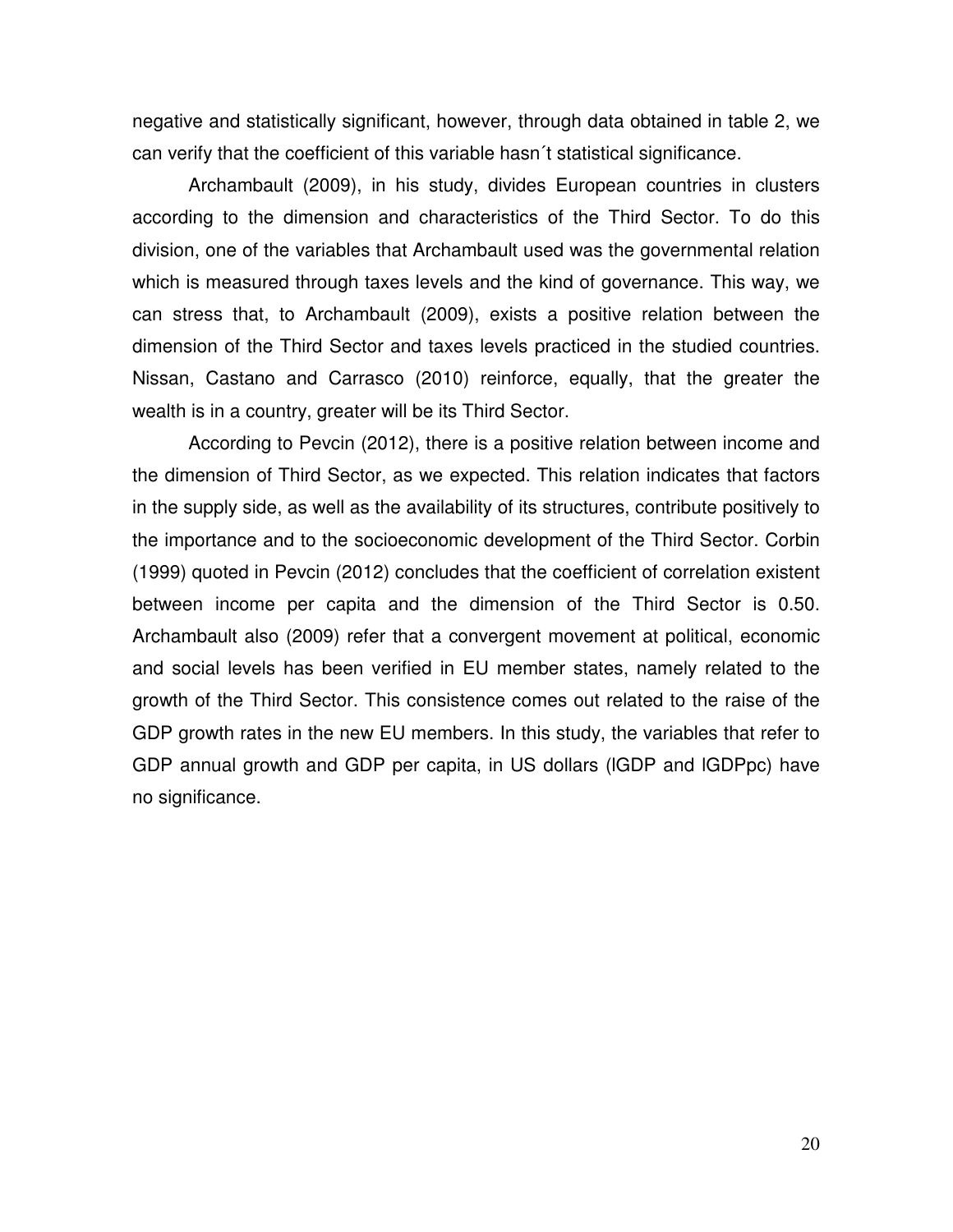## **Conclusions**

As we could already perceive, Third Sector have verified a growing development through last decades and, most of all, have raised its visibility and importance with local communities. This growth has known some irregularities from country to country within, for example, of the EU. For what we can observe, the causes which favoured and disfavoured this expansion are several and change between countries.

From analysis made, come out some theories that point which variables explain the growth of the Third Sector, in the different countries. At a qualitative level we can stress the explanations based in the so called "*microeconomic American school"* (Almeida, 2005), which articulate the emergent initiatives of the Third Sector with the continuous failures of the State and of the Market. Also, the economic postmodern and neoliberal approaches where we can verify a negation of the interventionist state, namely a reduction of the role of the State in what refers to social protection. To neoliberal theorists, as Von Hayek, social order shouldn't be regulated by the economy and the mechanisms of the market should be above the direct production of the State. Neoliberal politic counters Keynes' theories of the social welfare, discrediting it. The neoliberalism reinforces the idea that social matters only refer to the civil society, so the State hasn't any obligation and reinforces the primacy of the individual over the collective.

Thus, in general, the Third Sector appears to fulfil these faults of the State and of the private sector, giving an answer to the needs and the problems of societies. Nowadays, the State is still considered the responsible entity by fulfilling these faults, being able to do it directly through its services or collaborating to the construction of a more cohesive Third Sector, promoting its professionalization and giving aid in form of financing and sustainability. Through the creation of partnerships, the work developed by Institutions of the Third State and of the State will have a greater impact in the society and in fighting its problems. Almeida (2005) refers to the theory of the interdependence to characterize the relation between the State and the Third Sector, existing cooperation between both. On the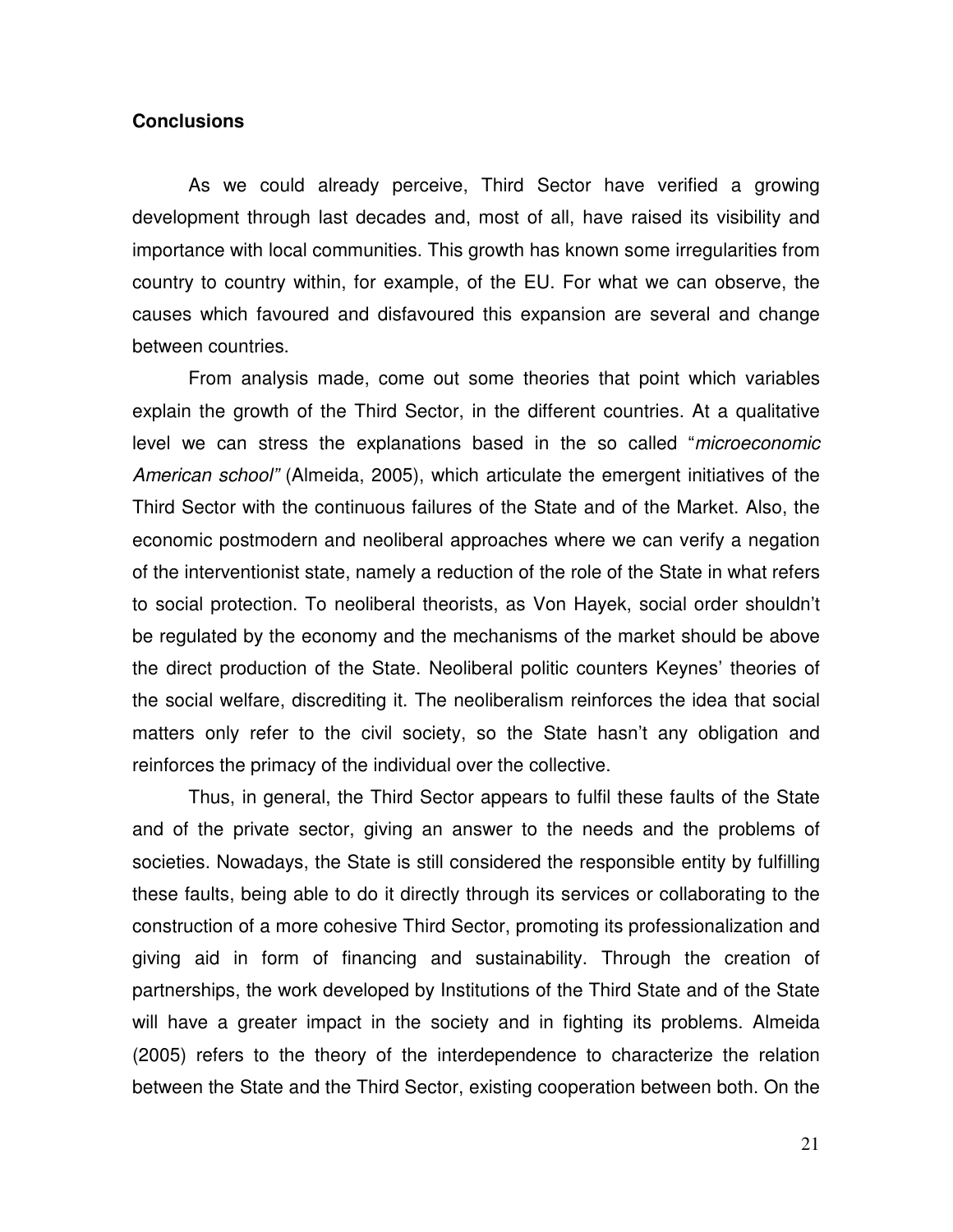other hand, Boaventura Sousa Santos (Ferreira, 2000) reinforces the idea that shouldn't exist a dichotomy between the State and the civil society, and they couldn't be conceived separately. Thus, this author doesn't abandon the idea of the Welfare State, considering that is its role to create conditions to the coexistence. *"If with the Welfare State the borders between State and civil society had become*  fainter, with the orthodoxy of the Welfare State crises came out the orthodoxy of *the return of the civil society or the community."* (Ferreira, 2000:35)

In the several studies that we analyzed, with the exception for the estimations of this study, we can verify different dimensions of the Third Sector are related to wealth levels of each country (GDP). So, the Third Sector comes out with a greater importance in the countries considered as developed. The estimation of the GDP variable is divergent from the conclusions of previous studies, namely Archambault (2009), which stresses that the growth of the Third Sector is associated to the growth of the GDP. Also the study of Nyssan, Castano and Carrasco (2010) stresses the existence of a positive relation between the prosperity of a country, economic development and the growth of the Third Sector.

Through statistical analysis made, is considered that the Third Sector appears associated to the growth of the public income of a country, although in the study of Nyssan, Castano and Carrasco (2010) we can observe a raise of the Third Sector when the State increases public expenditure related with social security. These authors point that, although the significance level of this relation is low, it seems to exist relation and a partnership between public sector activity and nonprofit sector, not existing a crowding-out effect between the variables. Pecvin (2012) suggests, equally, that doesn't exist the crowding-out effect, once that the relation between governmental outgoing (public expenditure) and the Third Sector is positive and statistically significant. Thus, we verify a relation of complementarity between the State and the Third Sector when occur faults in the State and in the Market.

Cunha (2007) refer that the economic variable can't explain, by itself, the growth of the Third Sector. Therefore, based on the analysis of the study of John Hopkins University, the author emphasizes that the "*Third Sector expanded and*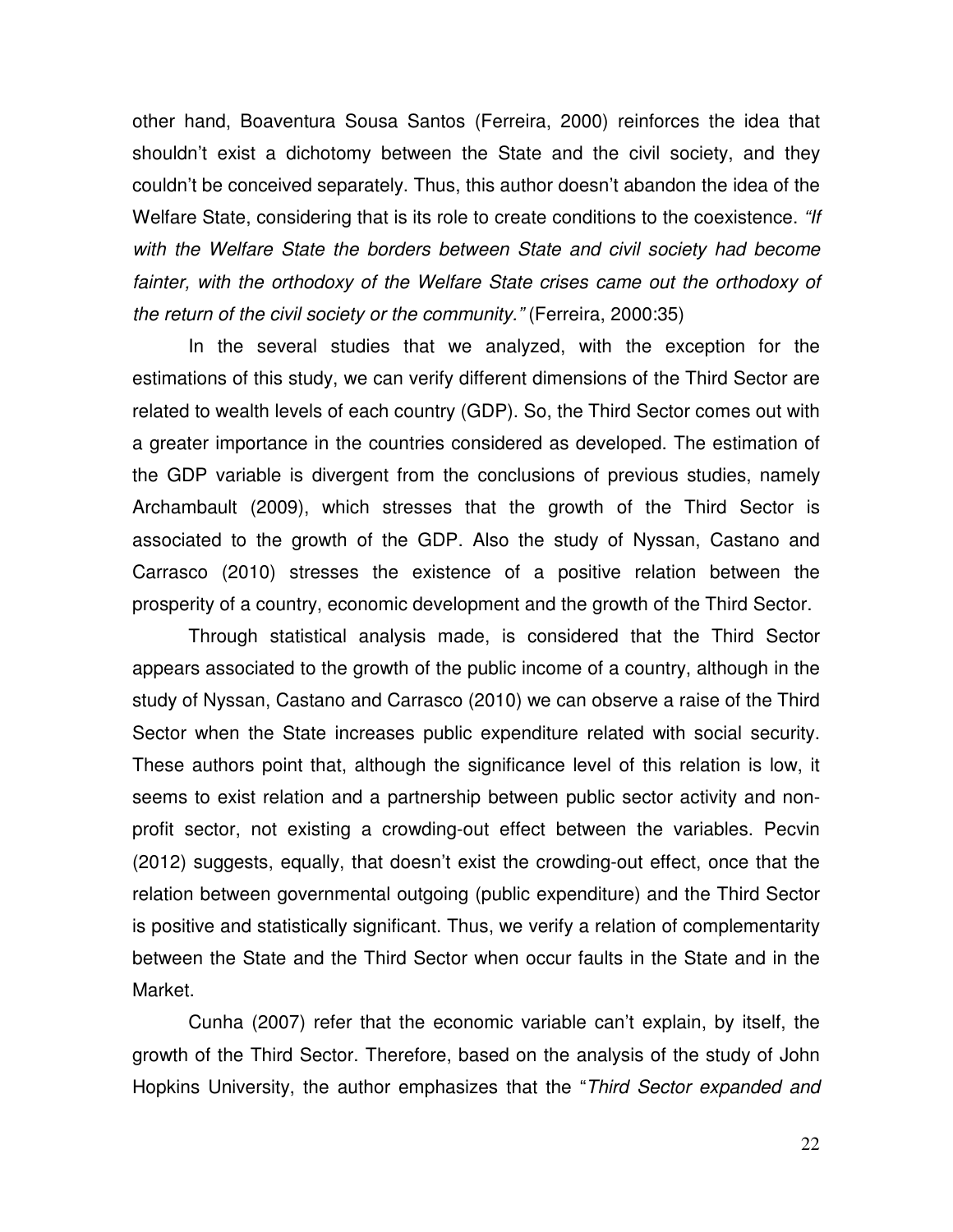*developed itself reflecting the relation which exists between social society and the State*".

The emergence of the initiatives of the Third Sector organizations occurred in the moment of the designated *"social matter, of worsening the impoverishment of the working class and the conscience of the limits to the progress resulting of a society characterized by severe social and economic problems"* (Quintão, 2004:3). Besides economic issues that the Third Sector implicates there are social dimensions which progress with the growth of the sector. Certainly the Third Sector activities influence values and the knowledge as well as interfere in human relations. Because of that, both directly and indirectly, Third Sector organizations become a main piece in the social capital and in the human development of a country. Considering the analysis made until the moment about explanatory causes of the emergence and rooting of the Third Sector in the contemporary society is considered relevant readjust these models to the perceived changes and to the knowledge acquired. *"It is necessary to look for an alternative paradigm to the dominant one, grounded in different methodological assumptions, in order to be able to go further in the understanding of the place and the role of the Third State in the contemporaneous economies"* (Almeida, 2005:64). As this author refers, when we proceed to the construction of a new paradigm related to the Third Sector it is essential to consider some assumptions. In other words, the Third Sector must be analyzed as an *"analysis unit socially built"* (Almeida, 2005:64), not focusing individuals who participate in institutional dynamics (micro level) nor spreading the vision only social and institutional scopes (macro level), which means, there should not be a dissociation of both elements. The Third Sector must be seen as whole, focusing equally its historical and evolutional process and, analysing the social and economic contexts in which it is inserted, as well as its specificities. It is import to refer that we don't want a thorough analysis to the historical evolution of the Third Sector organizations but the adequacy of this information to existent empirical studies or to the submission of new data. Being this sector a "*socioeconomic regulation mechanism"* (Almeida, 2005:64), it must not be analysed separately from the State and from its role, due to the existence of a permanent dynamic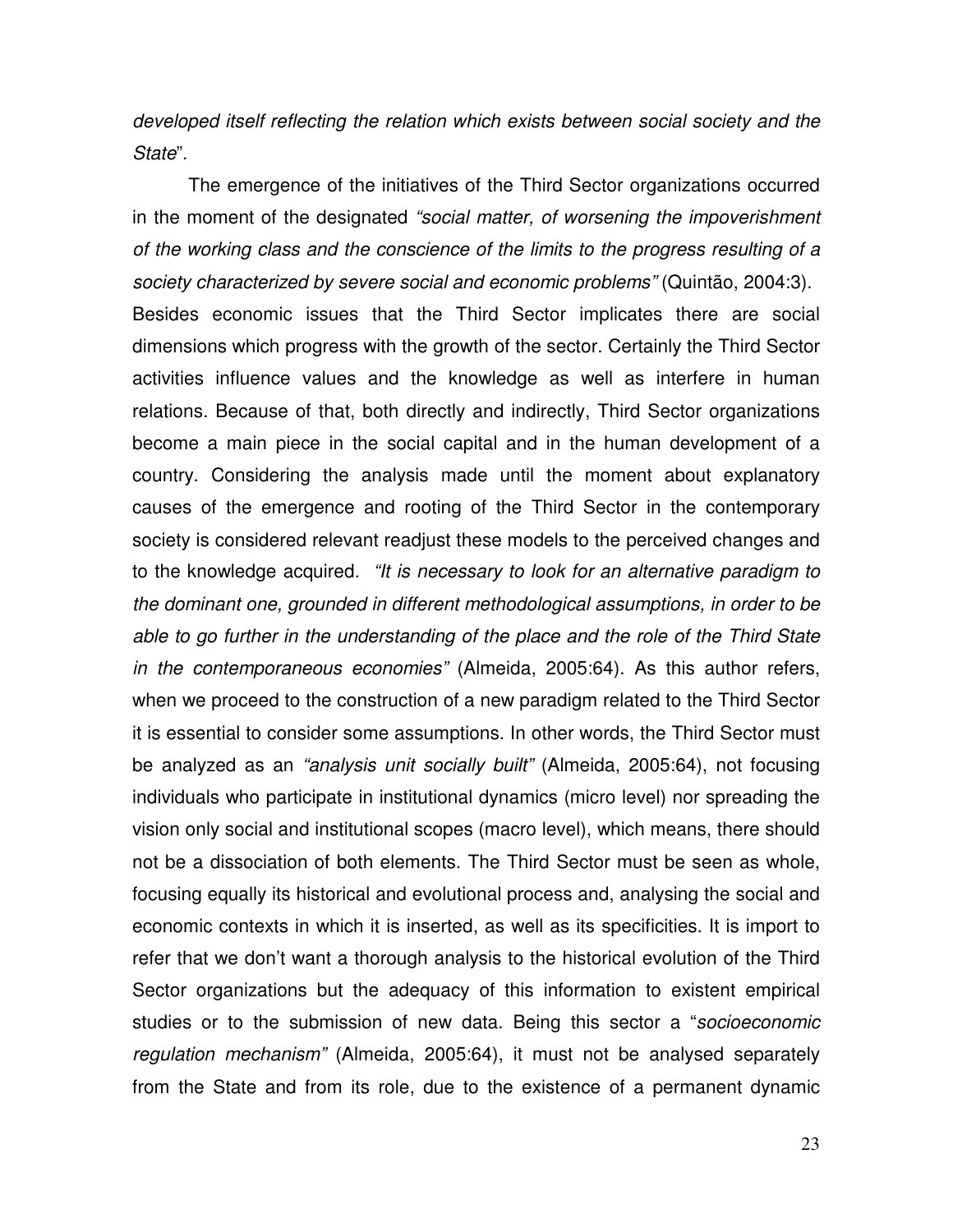between both. Throughout decades, the economic theory considered the State and the Market the only mechanisms of social and economic lives regulation of a country. Adding, the Market is seen as the main factor, fitting to State only to fulfil its faults. Laville et al (2000) quoted in Almeida (2005) redefined this dichotomist vision associating the three organization models of the economic activity namely the market, the redistribution and reciprocity<sup>4</sup> principles, to three types of economy based in one principle: mercantile, non-mercantile and non-monetary. Thus, the Third Sector presents itself as a hybrid form found in the middle of these three types of economy. Lastly, a new approach can't forget that the various sciences should proceed to the joint analysis of the Third Sector dimension, due to its complexity, building connection points to a better scientific and academic income. It must be stressed that approaches built by microeconomic and neo-classic visions must not be abandoned, once they brought pertinent issues to the study of this sector and they continue to be relevant to the understanding of this phenomenon.

 $\overline{a}$ 

<sup>&</sup>lt;sup>4</sup> These three models were, primarily, thought by Karl Polanyi (1980) quoted in Almeida (2005) rejecting then in 1980 the dominant academic theories which considered only the State and the Market as economic regulators.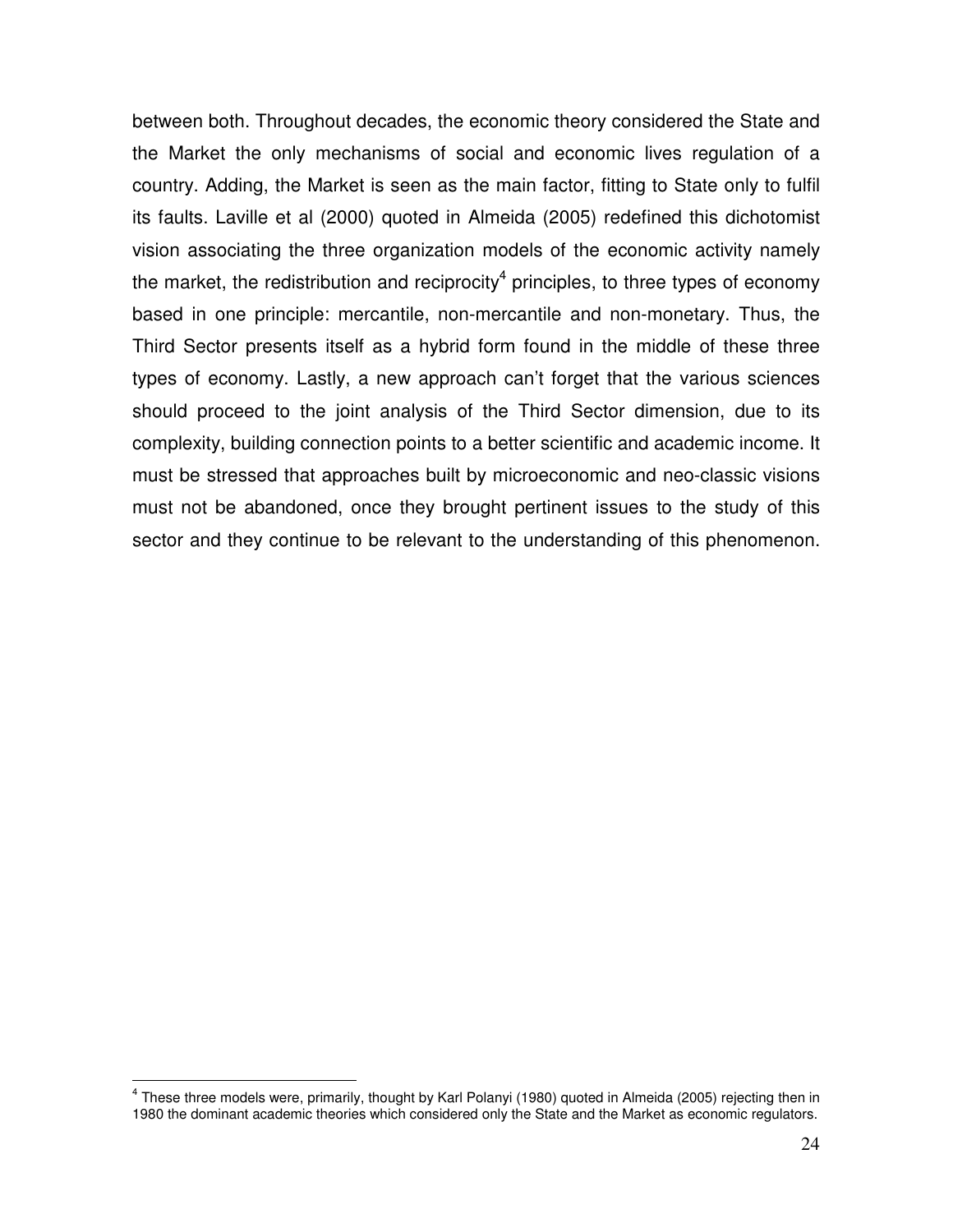## **References**

- Almeida, V. (2005). A lógica sócio-económica do Terceiro Setor, *Interações*, Número 8, 55-82
- Archambault, E. (2009), The third sector in Europe: Does it exhibit a converging movement?, in Bernard Enjolras, Karl Henrik Sivesind (ed.) *Civil Society in Comparative Perspective (Comparative Social Research, Volume 26)*, Emerald Group Publishing Limited, 3-24.
- Anheier, H. (2002). The Third Sector in Europe: Five theses*, Civil Society Working Paper* 12, February.
- Ben-Ner, A. & Hoomissen, V. (1991) Nonprofits in the Mixed Economy: A Demand and Supply Analysis. *Annals of Public and Cooperative Economics 62.* pp. 519-50.
- Bielefeld, W. (2000). Metropolitan Nonprofit Sectors: Findings from the NCCS Data. *Nonprofi t and Voluntary Sector Quarterly*, Vol. 29, pp. 298- 314.
- Chaves, R., & Monzon, J. L. (2007). *The social economy in the European Union.* Report N8. CESE/COMM/05/2005 EESC. DICESE 97/2007 GR III ahc.
- Corbin, J. J. (1999). A Study of Factors Influencing the Growth of Nonprofit in Social Services. *Nonprofi t and Voluntary Sector Quarterly*, Vol. 28, No. 3, pp. 296-314.
- Cunha, L. (2007). *A Arte da Associação O Terceiro Setor em debate O caso brasileiro numa perspetiva comparada,* Master Thesis in Political Science, Instituto de Ciências Sociais da Universidade de Lisboa, Lisbon, Portugal.
- Encyclopedia of Nations (n.d.) Information from the website http://www.nationsencyclopedia.com/
- **Eurostat** (n.d.) Information from the website http://epp.eurostat.ec.europa.eu/portal/page/portal/eurostat/home/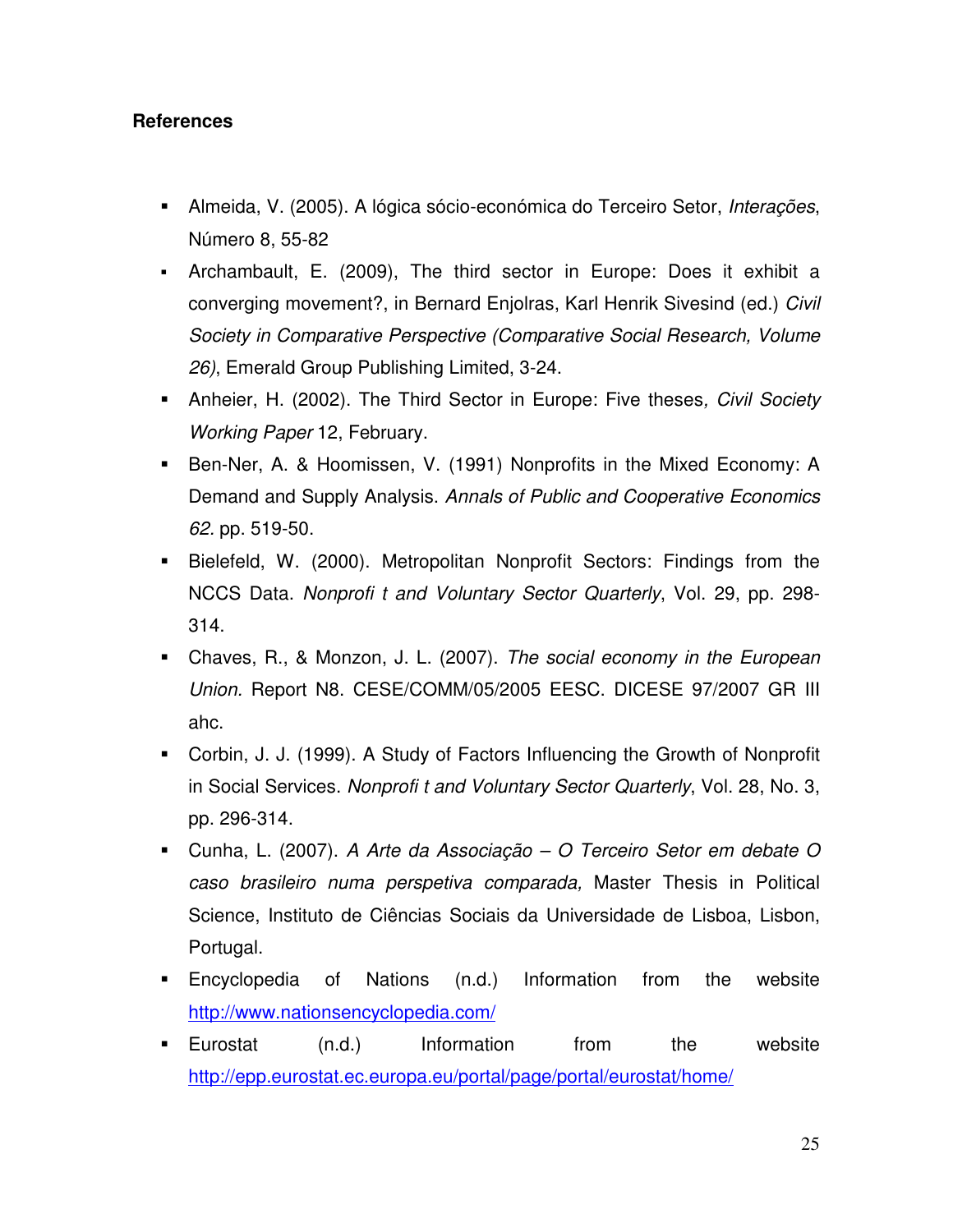- Fenger, M. (2002). Market, State and Third Sector in Employment Policy: An international Comparison, *International Sociological association World Congress*, Brisbane, Australia.
- Ferreira S. (2000). O papel das organizações do terceiro setor na reforma das políticas públicas de proteção social, Uma abordagem teórico-histórica, Master Thesis in Sociology, Faculdade de Economia da Universidade de Coimbra, Coimbra, Portugal.
- Grønbjerg, K. A. & Paarlberg, L. (2001), "Community Variations in the Size and Scope of the Nonprofi t Sector: Theory and Preliminary Findings." *Nonprofi t and Voluntary Sector Quarterly*, Vol. 30, pp. 684-706.
- Hansmann, H. (1980) The Role of Nonprofit Enterprise. *The Yale Law journal*, 39, pp 835-898.
- Hansmann, H. (1987). *Economic Theories of Nonprofit Organizations.* In Powell (ed.), pp 27-42.
- **Heritage Foundation (n.d.) Information from the website www.heritage.org**
- International Labour Organization (n.d.) Information from the website www.ilo.org
- James, E. (1987). The Nonprofit Sector in Comparative Perspective. In *W.W. Powell* (ed.). pp 397-415.
- Laville et al (2000). Terceiro Sistema: Uma Definição Europeia. In *CIRIEC, As Empresas e as Organizações do Terceiro Sistema: Um Desafio Estratégico para o Emprego*. Lisbon: Instituto António Sérgio do Sector Cooperativo.
- Luksetich, W. (2008). Government Funding and Nonprofit Organizations. *Nonprofi t and Voluntary Sector Quarterly*, Vol. 37, No. 3, pp. 434-442.
- Nissan, E., Castano, M. & Carrasco, I. (2010). Drivers of non-profit activity: a cross-country analysis*, Springer Science+Business Media 38*, 303 – 320.
- Pevcin P. (2012). Analysis of cross-country differences in the non-profit sector size*, Prague Economic Papers*, issue 2, pp 186-204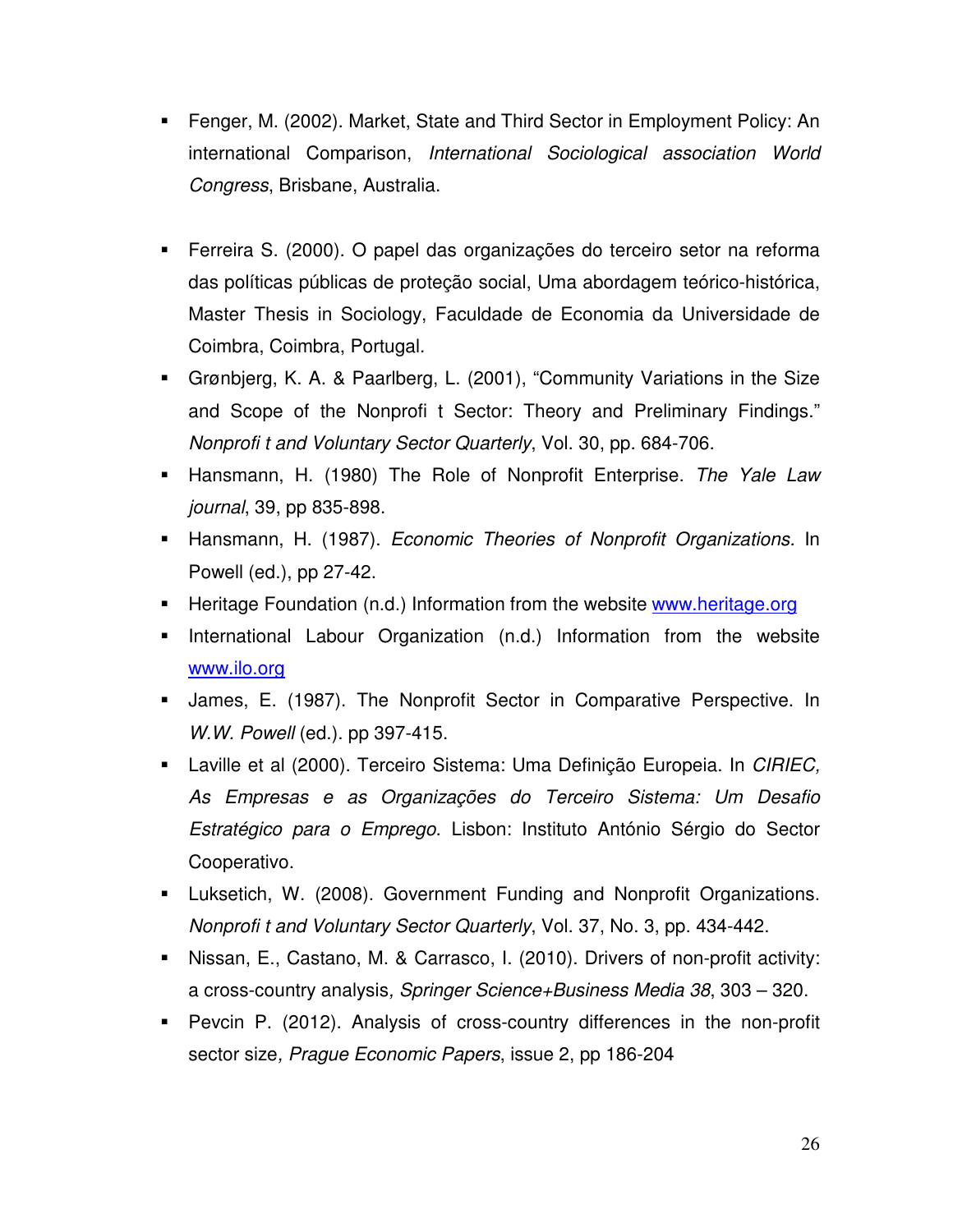- Reis M. (2003). *A economia social face às questões do emprego: a função reguladora do terceiro sector no domínio da política económica e social,*  Phd Thesis, Instituto Superior de Economia e Gestão, Universidade Técnica da Lisboa, Lisbon, Portugal.
- Quadagno, J. (1987). Theories of the Welfare State. In *Annual Review of Sociology*, pp 109-128.
- Quintão, C. (2004). Terceiro Sector Elementos para a referenciação teórica e conceptual. *V Congresso Português de Sociologia*, Universidade do Minho, May.
- Salamon, L. & Anheier, H. (1996a). *Social Origins of civil society: explaining the nonprofit sector cross-nationality.* Baltimore: The Johns Hopkins University Institute for Policy Studies, The John Hopkins University.
- The Association of Religion Data Archives (n.d.) Informação retirada do site www.thearda.com
- Weisbrod, B. A. (1988). *The Nonprofi t Economy*. Cambridge: Harvard University Press.
- Weisbrod, B. A., ed., (1998). *To Profit or Not to Profi t: The Commercial Transformation of the Nonprofit Sector.* Cambridge: Cambridge University Press.
- World Bank (n.d.) Information from the website http://www.worldbank.org/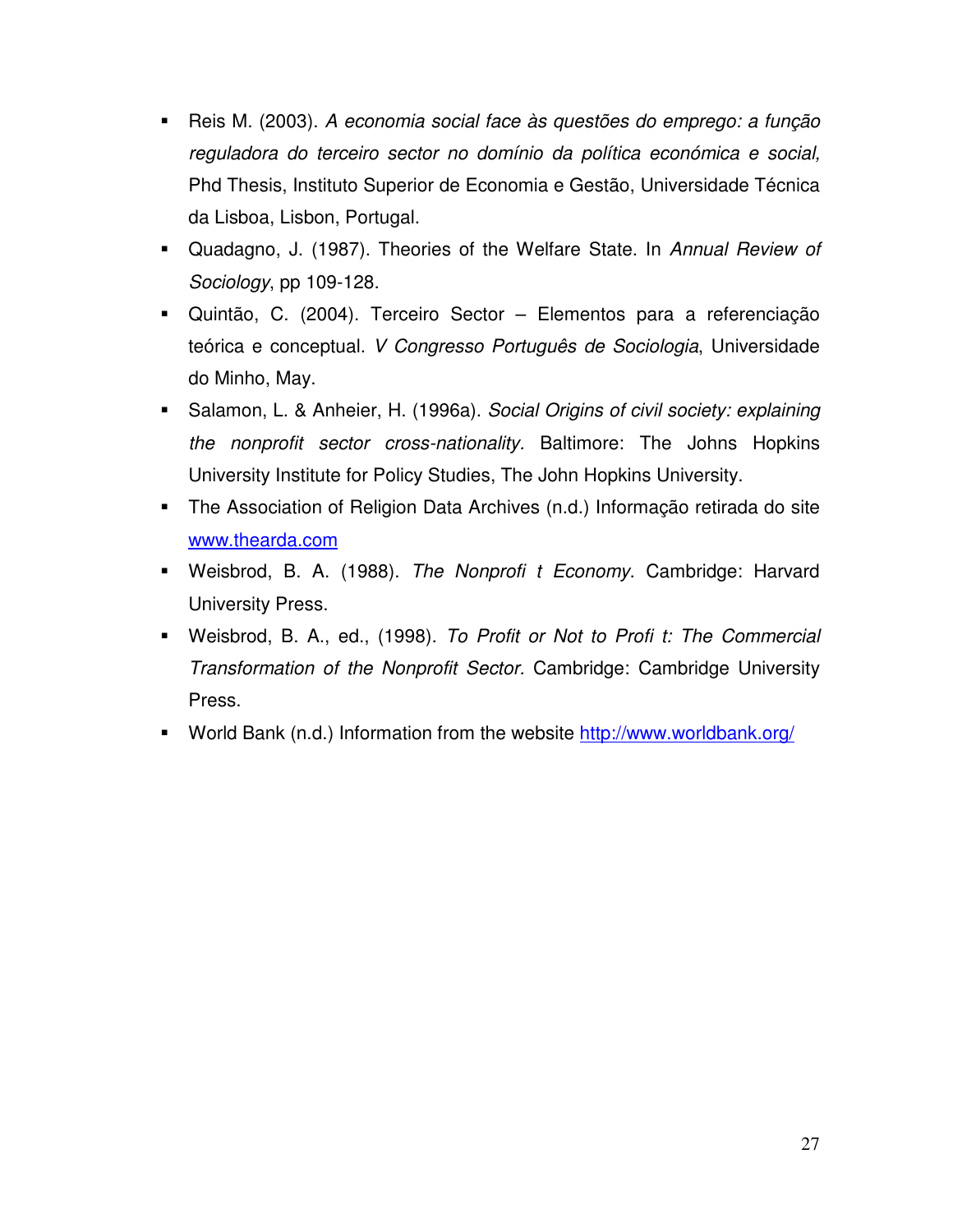# **ANNEXES**

## **Annex 1 – Summary table of the Third Sector and the models of the welfare state**

The data in the following table is taken from the study of Edith Archambault (2009), with the exception of the statistics regarding the unemployment rates, which are taken from the Eurostat website, referring to 2011.

| <b>CLUSTERS</b><br><b>BACKGROUND</b> | <b>Continental or</b><br><b>Corporatist</b>                   | Anglo-Saxon or<br>liberal                | Nordic or socio-<br>democrat             | Mediterranean or<br><b>Emerging</b> | <b>Oriental or post-</b><br>communist                         |
|--------------------------------------|---------------------------------------------------------------|------------------------------------------|------------------------------------------|-------------------------------------|---------------------------------------------------------------|
|                                      | (Austria, Belgium,<br>France, Germany,<br>Italy, Netherlands) | (United Kingdom,<br>Ireland)             | (Denmark,<br>Finland, Norway,<br>Sweden) | (Greece, Portugal,<br>Spain)        | (Czech Republic,<br>Hungary, Poland,<br>Romania,<br>Slovakia) |
| <b>Government</b>                    | Descentralized                                                | Centralized                              | Centralized                              | <b>Descentralizef</b>               | Centralized                                                   |
| <b>Taxes</b>                         | Mean to High                                                  | Low                                      | High                                     | Low and Unclear                     | High                                                          |
| <b>Main Religion</b>                 | Catholic or<br>Catholic /<br>Protestant                       | <b>Protestant UK</b><br>Catholic Ireland | Protestant                               | Catholic<br>(Ortodox –<br>Greece)   | Catholic or no<br>religion                                    |
| <b>Labor Market</b>                  | Low Flexibility                                               | Flexible                                 | Flexisecurity                            | Low Flexibility                     | Mean to High                                                  |
| <b>Unemployment</b>                  |                                                               |                                          |                                          |                                     |                                                               |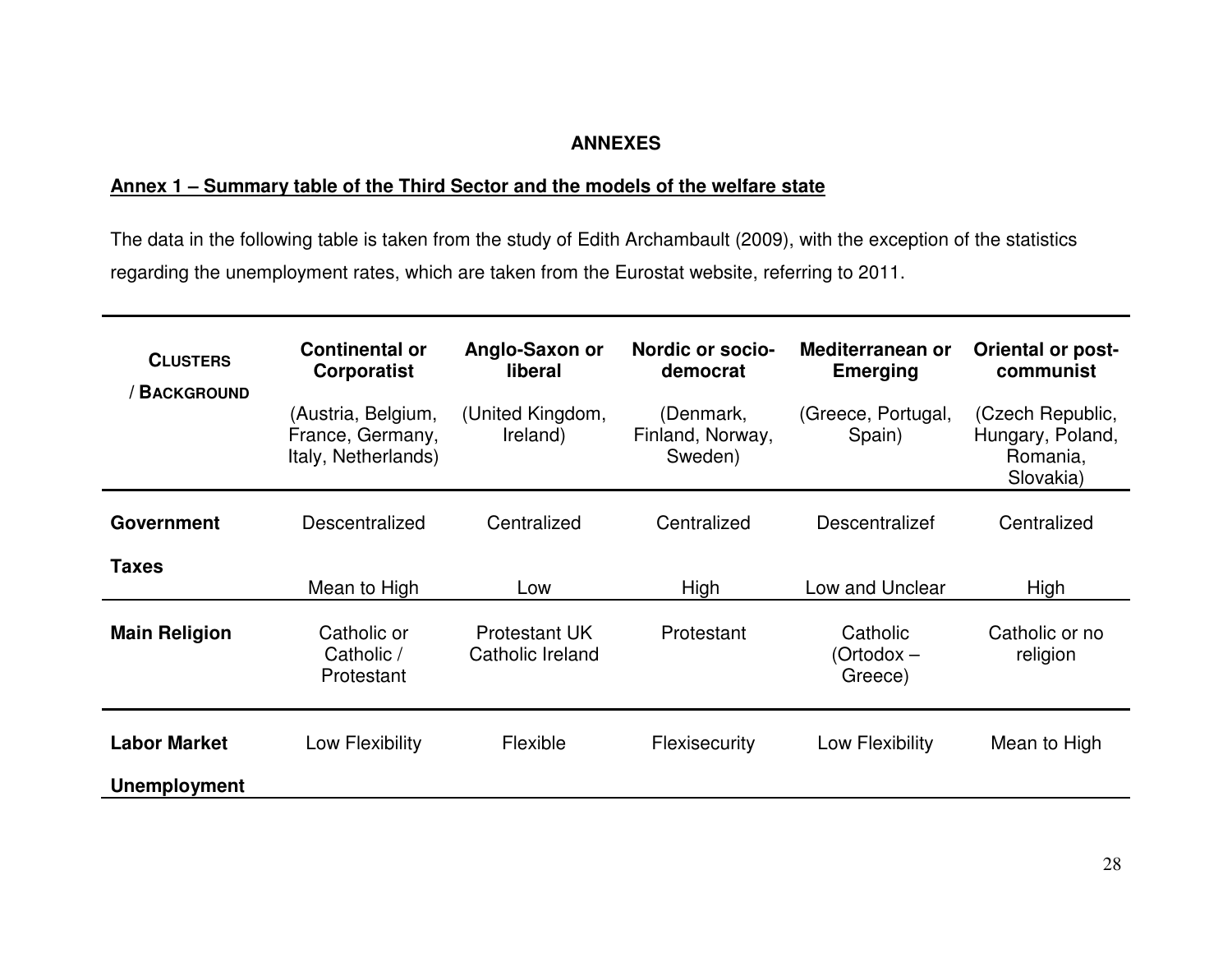| Rate                                           | Belgium, France,<br>Germany, Italy - 6<br>a $10%$<br>Austria.<br>Netherlands $-4%$                           | United Kingdom-<br>7 a 8%<br>Ireland $-14%$              | Denmark,<br>Sweden, Finland<br>$-7a8%$<br>Norway $-3%$  | Greece $-18%$<br>Portugal - 13%<br>Spain $-23%$                     | Poland $-9%$<br>Romania - 8%<br>Czech Republic -<br>7%<br>Hungary $-10%$<br>Slovakia - 14%        |
|------------------------------------------------|--------------------------------------------------------------------------------------------------------------|----------------------------------------------------------|---------------------------------------------------------|---------------------------------------------------------------------|---------------------------------------------------------------------------------------------------|
| Women<br><b>Employment</b>                     | Variable, Part-time                                                                                          | High, Part-time                                          | High, Part-time                                         | Low, Full-time                                                      | High, Full-time                                                                                   |
| <b>Welfare</b><br><b>State</b><br><b>Model</b> | <b>Bismarckian</b>                                                                                           | Beveridgian /<br>Assistantial                            | Beveridgian                                             | Bismarckian /<br>Beveridgian                                        | Beveridgian /<br>Assistantial                                                                     |
| <b>Third Sector</b>                            | A significant<br>number of<br>cooperatives in<br>the areas of health<br>and insurance<br>(except for Italy); | <b>Consumers</b><br>cooperatives                         | Agriculture and<br>Consumers<br>Cooperatives;           | Significant number<br>of various<br>cooperatives;                   | Traditional<br>cooperative<br>related mostly to<br>agriculture                                    |
|                                                | Large number of<br>associations<br>established<br>through the<br>citizens initiatives;                       | Large number of<br>associations<br>based on<br>voluntary | Mostly,<br>recreational and<br>cultural<br>associations | Associations are<br>recent, in<br>particular those of<br>the social | The associations<br>are recent and,<br>specially, with a<br>recreational and<br>cultural context; |
|                                                | The foundations<br>are recent and are<br>growing                                                             | Many foundations<br>in UK, few in                        | Many grant-<br>making                                   | The foundations<br>are recent and are                               | A significant<br>number of<br>foundations,                                                        |